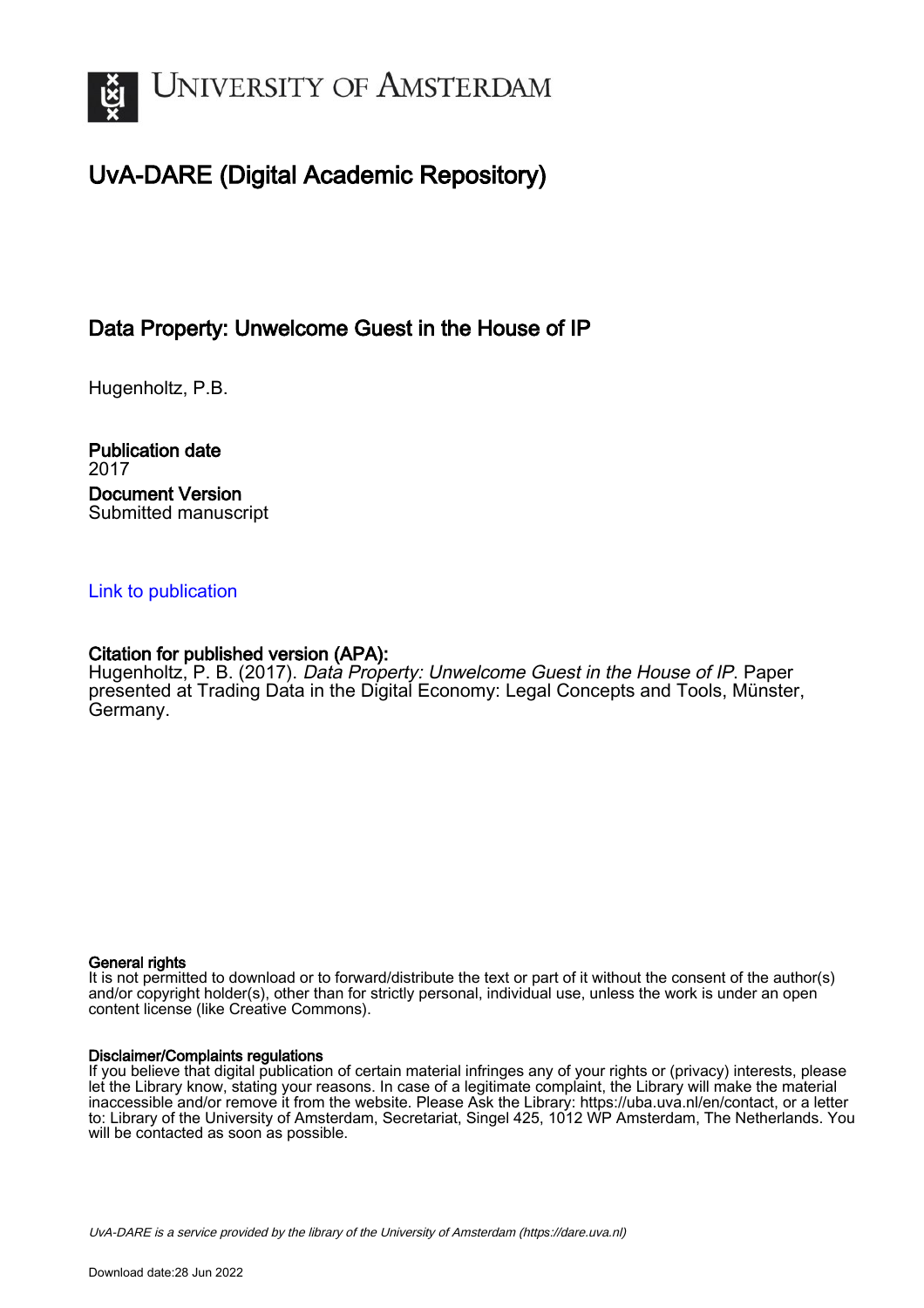#### **Data Property: Unwelcome Guest in the House of IP**

#### P. Bernt Hugenholtz

Institute for Information Law (IViR), [hugenholtz@uva.nl](mailto:hugenholtz@uva.nl)

[publication forthcoming in *Kritika. Essays on Intellectual Property, Vol. III*]

#### **1. Introduction**

With the incessant growth of the 'data-driven economy'<sup>[1](#page-1-0)</sup> have come calls for the introduction of a novel property right in data. Apparently in response to demands from the automotive industry,<sup>[2](#page-1-1)</sup> and encouraged by a number of German lawyers and scholars, $3$  the European Commission has in its 2017 Communication on 'Building a European data economy' tentatively advanced the idea of creating at EU level a 'data producer's right' that would protect industrial data against the world.<sup>[4](#page-1-3)</sup> The movement for 'data property' (in German *Dateneigentum*) has its champion in European Commissioner Günther Oettinger, who until 2016 led the directorate general that is responsible for the Communication, DG Connect. An op-ed published by Mr. Oettinger in the *Frankfurter Allgemeine Zeitung* reveals some of the thinking and the powerful forces behind this revolutionary legal concept. Data, writes Oettinger, are the "gold of the future", principally in the automotive sector where modern sensor-equipped cars automatically generate and collect large amounts of data – on traffic and road conditions, engine performance, etc.<sup>[5](#page-1-4)</sup> These machine-generated sensor data have enormous value, for example, for developing self-driving automobiles. But – writes Oettinger – it is as yet unclear who owns these data: the automobile manufacturer; the car owner; the producer of the sensor equipment; or no one at all? What we need, concludes the Commissioner, are rules at EU level that establish data ownership.<sup>[6](#page-1-5)</sup>

<span id="page-1-1"></span><span id="page-1-0"></span><sup>1</sup> OECD, *Data-Driven Innovation: Big Data for Growth and Well-Being* (2015). <sup>2</sup> Christiane Schulzki-Haddouti, 'Wem gehören die Daten im Auto?', *VDI Nachrichten*, 15 April 2016, available at [http://www.vdi-nachrichten.com/Technik-Gesellschaft/Wem-gehoeren-Daten-im-Auto.](http://www.vdi-nachrichten.com/Technik-Gesellschaft/Wem-gehoeren-Daten-im-Auto) The German industry coalition BDI (Bundesverband der deutschen Industrie) does not however support the idea of a property right in data. See BDI, 'Industrie 4.0 – Rechtliche Herausforderungen der Digitalisierung Ein Beitrag zum politischen Diskurs', November 2015, available a[t https://bdi.eu/media/presse/publikationen/information-und](https://bdi.eu/media/presse/publikationen/information-und-telekommunikation/201511_Industrie-40_Rechtliche-Herausforderungen-der-Digitalisierung.pdf)[telekommunikation/201511\\_Industrie-40\\_Rechtliche-Herausforderungen-der-Digitalisierung.pdf.](https://bdi.eu/media/presse/publikationen/information-und-telekommunikation/201511_Industrie-40_Rechtliche-Herausforderungen-der-Digitalisierung.pdf) See also heise online, BDI spricht sich gegen neues Eigentumsrecht an digitalen Daten aus', available at [https://www.heise.de/newsticker/meldung/BDI-spricht-sich-gegen-neues-Eigentumsrecht-an-digitalen-Daten](https://www.heise.de/newsticker/meldung/BDI-spricht-sich-gegen-neues-Eigentumsrecht-an-digitalen-Daten-aus-3697626.html)[aus-3697626.html.](https://www.heise.de/newsticker/meldung/BDI-spricht-sich-gegen-neues-Eigentumsrecht-an-digitalen-Daten-aus-3697626.html)<br><sup>3</sup> See, inter alia, T. Hoeren, 'Big Data and the Ownership in Data: Recent Developments in Europe', [2014]

<span id="page-1-2"></span>*European Intellectual Property Review* 751-754; A. De Franceschi & M. Lehmann, 'Data as tradable commodity and new measures for their protection', 1 *Italian Law Journal* (2015) 51-72; H. Zech, 'A Legal Framework for a Data Economy in the European Digital Single Market: Rights to Use Data', 11 *Journal of Intellectual Property Law & Practice* (2016) 460-470<br><sup>4</sup> European Commission, 'Building A European Data Economy', Communication from the Commission to the

<span id="page-1-3"></span>European Parliament, the Council, the European Economic and Social Committee and the Committee of the Regions, 10 January 2017, COM(2017) 9 final, 13. See in particular: European Commission, 'Staff Working Document on the free flow of data and emerging issues of the European data economy', Brussels, 10 January 2017, SWD(2017) 2 final, 33-38.<br><sup>5</sup> The German automobile association ADAC has conducted tests showing that modern automobiles produce,

<span id="page-1-4"></span>process, store and forward vast amounts of machine-generated data; available at<br>https://www.adac.de/infotestrat/technik-und-zubehoer/fahrerassistenzsysteme/daten im auto/default.aspx.

<span id="page-1-5"></span><sup>&</sup>lt;sup>6</sup>G. Oettinger, 'Wem gehören die Daten?', Frankfurter Allgemeine Zeitung, 14 October 2016.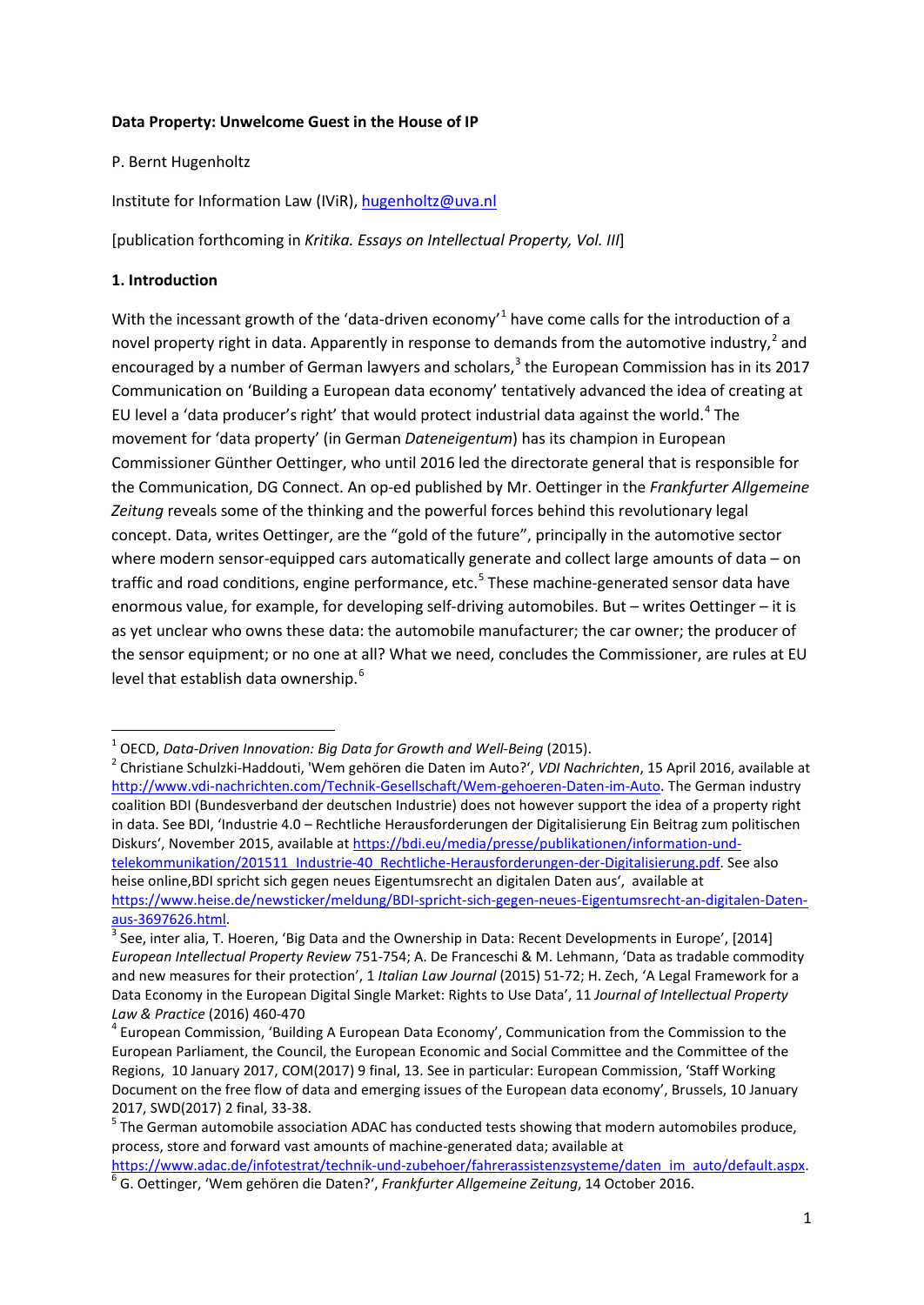Apparently inspiring this call for protecting industrial data is the fear – common to other recent policy initiatives – that valuable European assets are being misappropriated by large American companies. The specter of Google 'stealing' European news has already led to an ongoing EU initiative towards a neighbouring right for news publishers, following comparable rules previously introduced in Germany and Spain.<sup>[7](#page-2-0)</sup> The sui generis database producer's right introduced in Europe in 1996 was similarly inspired by European fears of dominance by the US database industry. $8$ 

Although the contours of the 'data producer's right' being contemplated by the European Commission are sketchy, as are its economic underpinnings, such a right would most likely bring the protection of industrial data in the EU to a much higher level than the – much-maligned and still controversial – database right. Whereas database right protects data on the double condition that the data are structured in a 'database' and the database is the result of 'substantial investment', the novel right would directly protect machine-generated data without any material prerequisite.

As this article argues, introducing such an all-encompassing property right in data would seriously compromise the system of intellectual property law that currently exists in Europe. It would also contravene fundamental freedoms enshrined in the European Convention on Human Rights and the EU Charter, distort freedom of competition and freedom of services in the EU, restrict scientific freedoms and generally undercut the promise of big data for European economy and society. In sum, it would be a very bad idea.

This article starts (in Section 2) by briefly examining the background and stated aims of the proposed new right: why would there be a need for creating a property right in industrial data? And what would be its subject matter and scope? Section 3 looks at existing intellectual property regimes, inquires to what extent these extend to data, and speculates how a data property right in data might affect these regimes. Section 4 thereafter scrutinizes the data right from the broader perspective of fundamental rights and freedoms. Section 5 concludes.

Although creating a property right in data surely has additional ramifications outside these fields, in particular for the right of informational privacy (personal data protection), the focus of this article will be on the law of intellectual property. We will therefore not examine whether the law of data protection might already imply a property right in personal data.<sup>[9](#page-2-2)</sup> Nor shall we query whether the civil law concept of private property might be extended – or already extends – to (recorded) industrial data, and thus offer alternate protection to data sets.<sup>[10](#page-2-3)</sup> We shall also avoid discussing other doctrines in potential support of 'data property',  $11$  such as criminal law<sup>[12](#page-2-5)</sup> or trade secret law<sup>13</sup>,

<span id="page-2-6"></span><span id="page-2-5"></span><span id="page-2-0"></span> $7$  European Commission, Proposal for a Directive of the European Parliament and of the Council on Copyright in the Digital Single Market, 14 September 2016, COM(2016) 593 final, art. 11 (Protection of press publications concerning digital uses).<br><sup>8</sup> P.B. Hugenholtz, 'Something Completely Different: Europe's Sui Generis Database Right', in: Susy Frankel &

<span id="page-2-1"></span>Daniel Gervais (eds.), *The Internet and the Emerging Importance of New Forms of Intellectual Property* (2016),

<span id="page-2-2"></span><sup>205-222.&</sup>lt;br><sup>9</sup> See N. Purtova, *Property Rights in Personal Data. A European Perspective* (2012), reviewed by E.J. Dommering, [2012] *Maandblad voor Vermogensrecht* 22-26.<br><sup>10</sup> See H. Zech, 'Daten als Wirtschaftsgut – Überlegungen zu einem ,,Recht des Datenerzeugers"', [2015]

<span id="page-2-3"></span>*Computer und Recht* 137-146.<br><sup>11</sup> See for a comprehensive overview of possible doctrines M. Dorner, 'Big Data und ,,Dateneigentum"', [2014]

<span id="page-2-4"></span>*Computer und Recht* 617-628; Osborne Clarke LLP, *Legal study on Ownership and Access to Data*, Study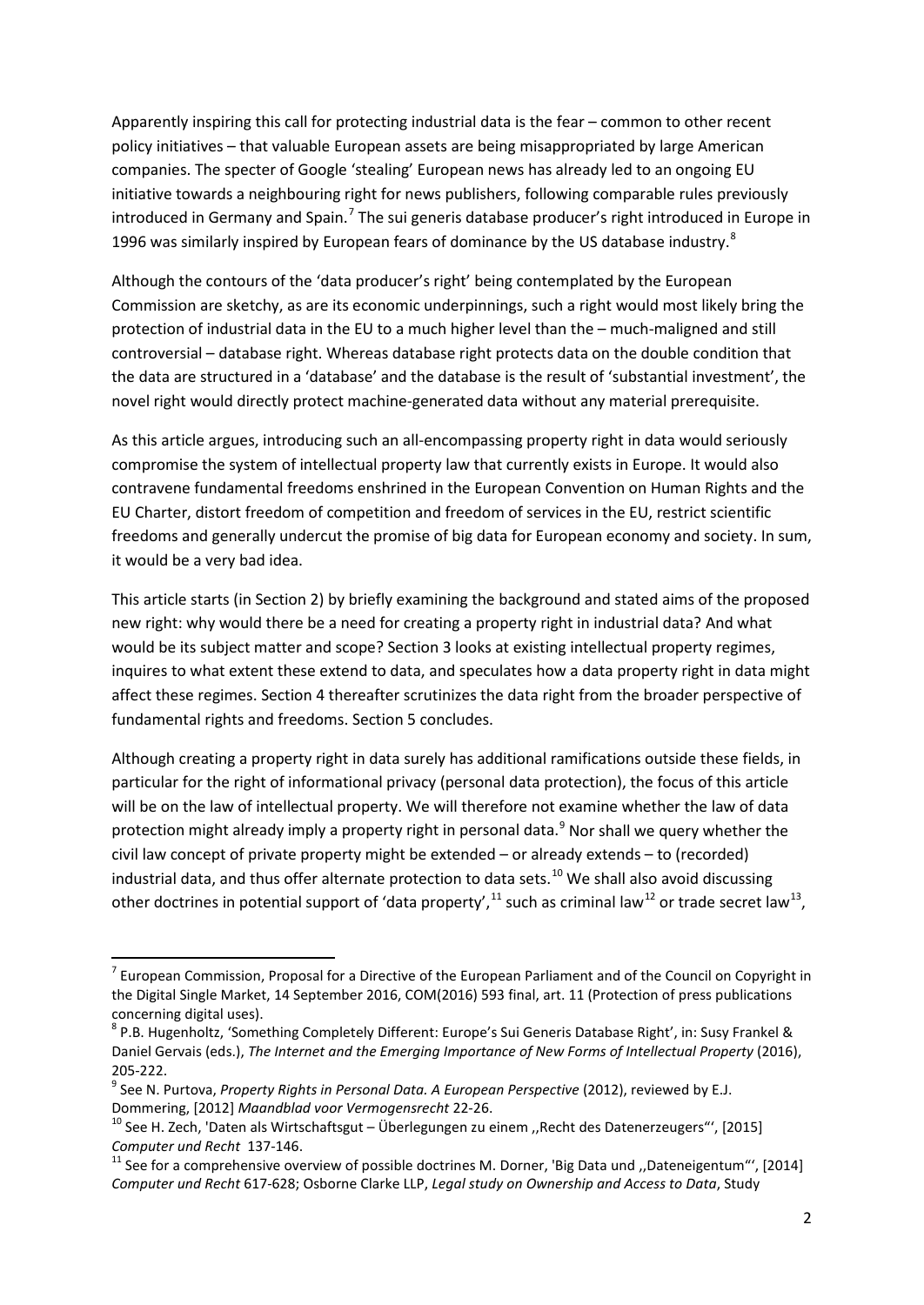and stay away from the contract and consumer law related issues of 'trading' personal data for services, which have become moot in the light of the proposed EU Digital Content Directive.<sup>[14](#page-3-0)</sup>

Finally, a general caveat is in order. Whereas the European Commission has now posited the issue of 'data property' as worthy of serious discussion, the policy arguments advanced in favor of introducing such a right are underdeveloped, and its contours remain sketchy at best. Criticizing a right of data property is therefore taking aim at a moving target.

## **2.** *Quid* **data property?**

**.** 

The arguments advanced by proponents of introducing a right of 'data property' can be roughly summarized as follows. First, it is pointed out that industrial data represent enormous economic value. For example, according to the European Commission, "the value of the EU data economy was estimated at EUR 257 billion in 2014, or 1.85% of EU GDP. This increased to EUR 272 billion in 2015, or 1.87% of EU GDP (year-on-year growth of 5.6%). The same estimate predicts that, if policy and legal framework conditions for the data economy are put in place in time, its value will increase to EUR 643 billion by 2020, representing 3.17% of the overall EU GDP".<sup>[15](#page-3-1)</sup> Studies by the OECD and the European Commission present similarly mind-boggling figures.<sup>[16](#page-3-2)</sup>

The rapidly increasing value of machine-generated data is attributed to a variety of factors: the rise of 'smart manufacturing', which involves real-time exchanges of massive amounts of data between machines and robots; the economic potential of 'mining' Big Data (i.e. extracting information by way of sophisticated large-scale data analysis);[17](#page-3-3) and the promise of the *Internet of Things*, the magical world where machines quasi-independently communicate and exchange data directly with other machines, such as the 'intelligent' energy meter that sends usage data to the energy company, or the axiomatic refrigerator that automatically orders milk and coffee from the online supermarket. As in Commissioner Oettinger's op-ed, many of the examples used in the literature are taken from the automotive sector, where data have become essential input and valuable output in manufacturing and navigation.<sup>[18](#page-3-4)</sup> The specter of Google's self-driving car potentially out-competing the European car industry is never far away.

<span id="page-3-1"></span>

prepared for the European Commission DG Communications Networks, Content & Technology (2016), [https://bookshop.europa.eu/en/legal-study-on-ownership-and-access-to-data-pbKK0416811/.](https://bookshop.europa.eu/en/legal-study-on-ownership-and-access-to-data-pbKK0416811/) <sup>12</sup> T. Hoeren, 'Dateneigentum: Versuch einer Anwendung von § 303 a StGB im Zivilrecht', [2013] *Multimedia* 

*und Recht* 486-491.<br><sup>13</sup> See J. Drexl, 'Designing Competitive Markets for Industrial Data – Between Propertization and Access, Max

Planck Institute for Innovation & Competition Research Paper No. 16-13 (2016), 22-24.<br><sup>14</sup> Proposal for a Directive of the European Parliament and of the Council on certain aspects concerning

<span id="page-3-0"></span>contracts for the supply of digital content, COM (2015) 634 final; see A. Metzger, 'Dienst gegen Daten: Ein synallagmatischer Vertrag', 216 Archiv für die civilistische Praxis (2016) 817-865.<br><sup>15</sup> European Commission, 'Building A European Data Economy' (n. 4), 2.<br><sup>16</sup> OECD (n.1); European Commission, 'Towards a thriving data-dr

<span id="page-3-2"></span>Commission to the European Parliament, the Council, the European Economic and Social Committee and the Committee of the Regions, 2 July 2014, COM(2014) 442 final, 2.<br><sup>17</sup> In addition, Big Data analysis may have numerous social benefits; see Federal Trade Commission, *Big Data: A* 

<span id="page-3-3"></span>*Tool for Inclusion or Exclusion? Understanding the Issues* (2016), 5-8.<br><sup>18</sup> See A. Wiebe, 'Protection of industrial data – a new property right for the digital economy?', [2016] *GRUR* 

<span id="page-3-4"></span>*Int.* 878.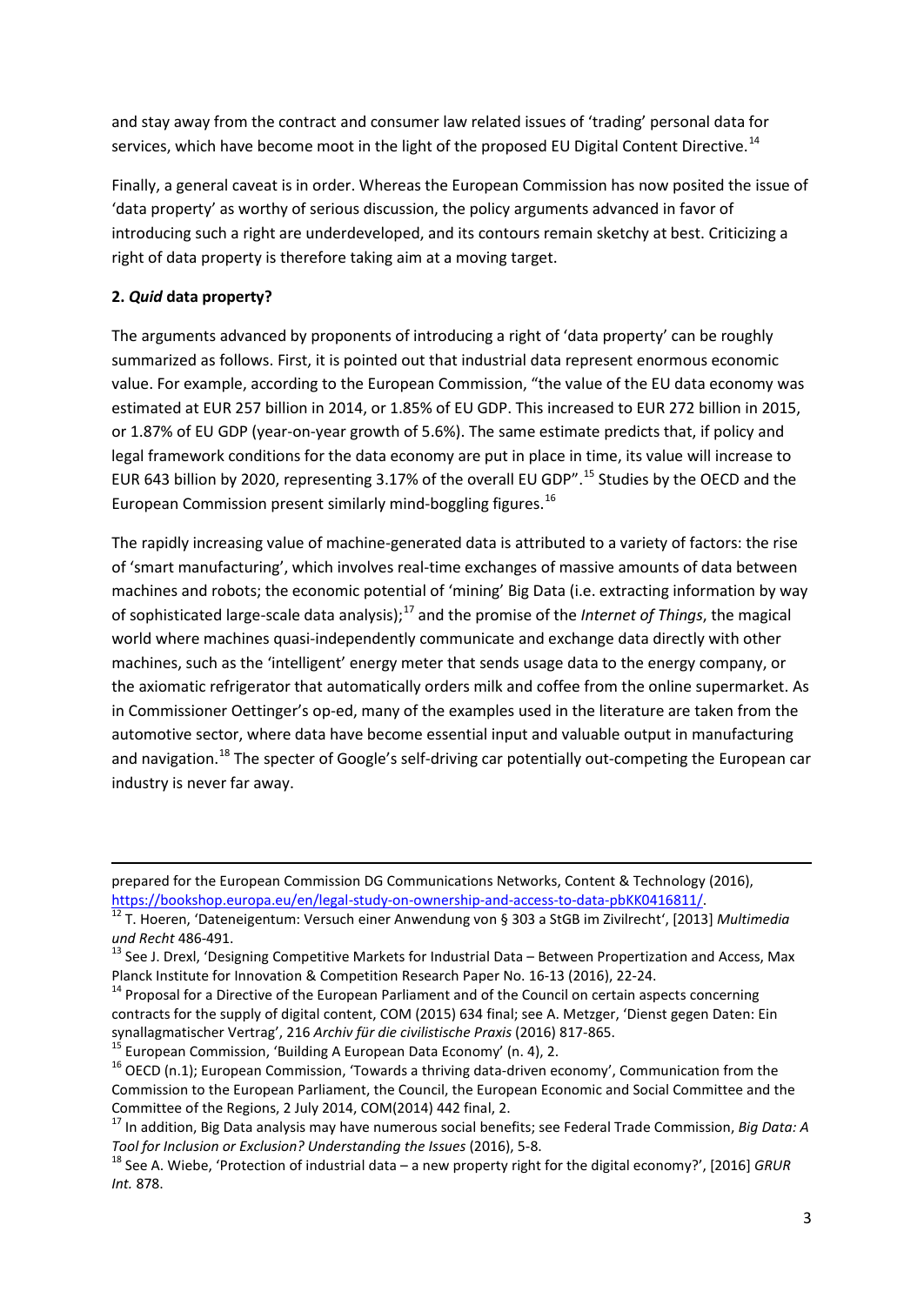Having thus demonstrated that data have tremendous and increasing value, proponents go on to point out that current legal regimes, such as traditional civil-law based property right and existing intellectual property regimes, do not, or do not adequately, protect these data. Admittedly, nonproperty regimes such as contracts and trade secret protection might occasionally do the job, as would technical protection measures that create de facto ownership positions. However, these regimes do not create rights *erga omnes*, so valuable data are at risk of being misappropriated and a market for using and trading (i.e. licensing) raw data will not develop.<sup>[19](#page-4-0)</sup> Ergo, what is needed is a novel property right that protects industrial data as such. As the European Commission tentatively suggests in its Communication, as one of six policy options presented for "building a European data economy", "[t]his approach would aim at clarifying the legal situation and giving more choice to the data producer, by opening up the possibility for users to utilise their data and thereby contribute to unlocking machine-generated data".<sup>[20](#page-4-1)</sup>

In light of these radical contentions, it is surprising to see how little economic evidence is brought forward in support of a property right in data. According to standard economic analysis, there are two main justifications for the creation of a new IP right: (1) solving the public good problem by creating an economic incentive for the production of data; and (2) facilitating the use and trade of data. As to the first rationale, Prof. Kerber, a leading German economist, sees "no evidence that there are generally too few incentives for producing and analyzing data in the digital economy"<sup>[21](#page-4-2)</sup>. Indeed, much machine data production occurs (nearly) automatically, often as a by-product of industrial production or services, and it is hard to see why a legal incentive in the form of a data property right would enhance it. $^{22}$  $^{22}$  $^{22}$ 

As to the second argument, Prof. Kerber observes: "Although it cannot be ruled out that the market for trading and licensing data can suffer from market failure problems, and empirically data markets are still developing and need more scrutiny, it seems that so far data producers and holders have sufficient possibilities for commercializing their data. The potentially most important market failure problem that the first buyer might resell data seems to be solvable through either contractual and technical restrictions or through the strategy of selling services based upon these data." $^{23}$  $^{23}$  $^{23}$  Prof. Kerber concludes: "there are no convincing economic arguments for the introduction of such a new  $IPR''<sup>24</sup>$  $IPR''<sup>24</sup>$  $IPR''<sup>24</sup>$  A more recent, and more elaborate study by the Joint Research Centre of the European Commission is somewhat less skeptical, $^{25}$  $^{25}$  $^{25}$  recognizing that legal uncertainty regarding data ownership rights might negatively affect the efficiency of data markets. However, this study too

<span id="page-4-0"></span> <sup>19</sup> H. Zech, 'Information as a tradable commodity', in: A. De Franceschi (ed.), *European Contract Law and the Digital Single Market* (2016) 51-79; see also M. Dorner, 'Big Data und ,,Dateneigentum"', [2014] *Computer und Recht* 617-628.<br><sup>20</sup> European Commission, 'Building A European Data Economy' (n. 4), 13.<br><sup>21</sup> W. Kerber, 'A New (Intellectual) Property Right for Non-Personal Data? An Economic Analysis', [2016] *GRUR* 

<span id="page-4-1"></span>

<span id="page-4-2"></span>

<span id="page-4-3"></span>*Int.* 989, 997.<br><sup>22</sup> See P.B. Hugenholtz, 'Program Schedules, Event Data and Telephone Subscriber Listings under the Database Directive The 'Spin-Off' Doctrine in the Netherlands and elsewhere in Europe', Paper presented at Fordham University School of Law Eleventh Annual Conference on International IP Law & Policy New York, 14-25 April 2003, available at  $\frac{https://www.vir.nl/publicaties/download/spinofffordham.pdf}{23}$ .<br>
Exterber (n. 21), 998. See also Drexl (n. 13).<br>
<sup>24</sup> Kerber (n. 21), 989. See also Dorner (n. 10), 625; Drexl (n. 13), 30 ff., 66.<br>
<sup>25</sup> European Commission, Joint Research

<span id="page-4-4"></span>

<span id="page-4-6"></span><span id="page-4-5"></span>economics of ownership, access and trade in digital data', JRC Digital Economy Working Paper 2017-01.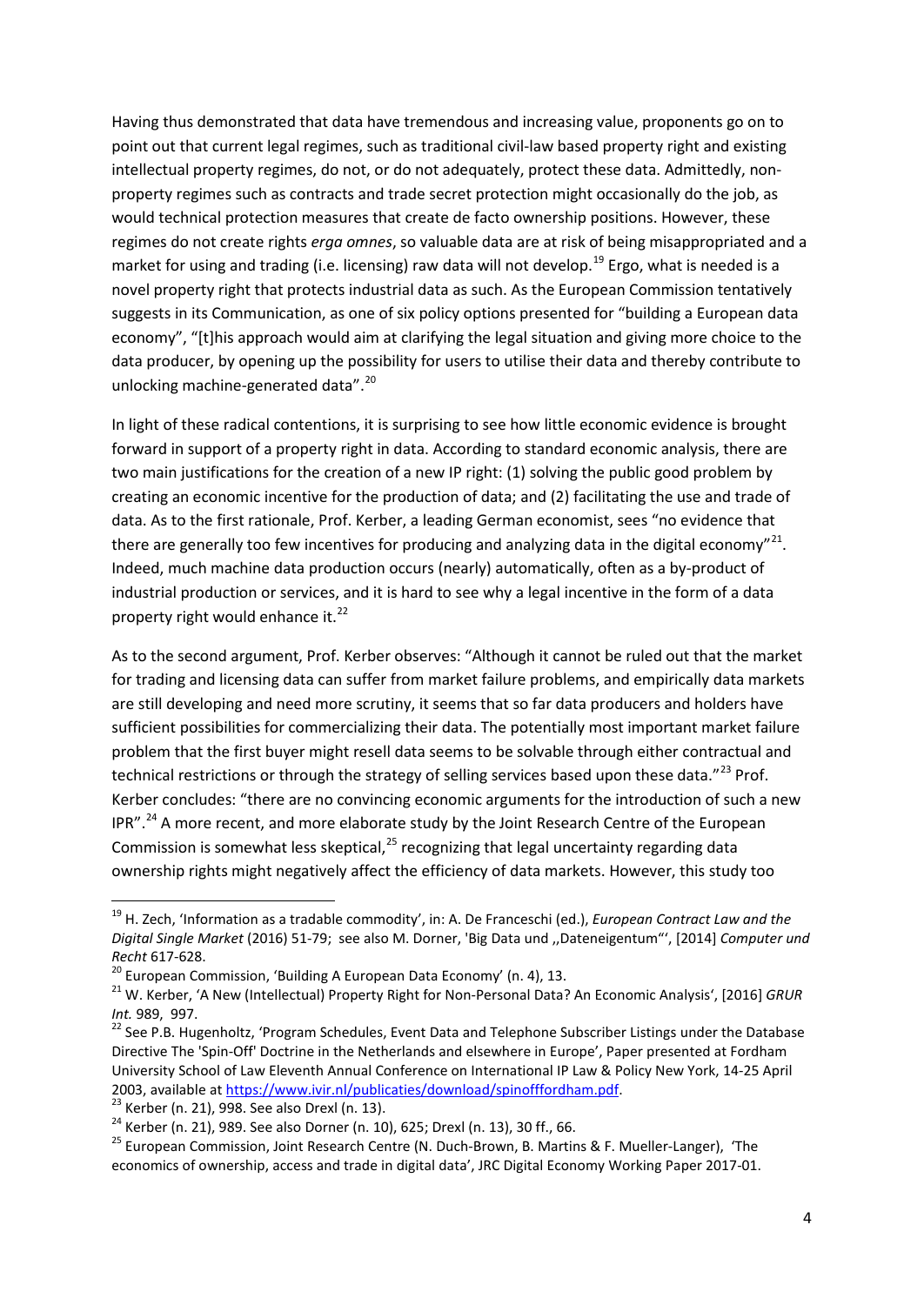concludes that there are, at present, no compelling economic arguments to advise regulatory intervention.

This article will, however, not further engage in economic analysis of a possible data property right, but focus instead on its consequences for the existing system of intellectual property. In order to so, it is important to gain some preliminary understanding of what such a right might entail. Drawing from the sketch presented in the Staff Working Paper that underlies the European Commission's recent Communication,  $^{26}$  $^{26}$  $^{26}$  which seems to be largely based on the work of Prof. Herbert Zech,  $^{27}$  $^{27}$  $^{27}$  we assume the features of a *data producer's right* to be roughly as follows. The right would create a *right in rem* (i.e. a property right enforceable against the world) in respect of "non-personal or anonymised machine-generated data". It would encompass "the exclusive right to utilise certain data, including the right to licence its usage. This would include a set of rights enforceable against any party independent of contractual relations thus preventing further use of data by third parties who have no right to use the data, including the right to claim damages for unauthorised access to and use of data."<sup>[28](#page-5-2)</sup>

Whereas the Commission remains vague on the issue of initial ownership, according to Prof. Zech, the right would initially vest in "the economically responsible operator of equipment that generates the data (data producer)".<sup>[29](#page-5-3)</sup> As the European Commission concedes, thus allocating the right might be highly problematic in practice, since data-generating machines are often owned and operated – and corresponding investments done – by numerous different actors.<sup>[30](#page-5-4)</sup>

In view of its stated aims, the right would have to be fully transferable.<sup>[31](#page-5-5)</sup> As to the term of protection, the Commission is silent, but according to Prof. Zech "[a] short term of protection seems to be appropriate since using data by analysing them can be done relatively quickly".<sup>[32](#page-5-6)</sup> The Commission excludes from the scope of the new right personal data, "as the protection of the latter is a fundamental right in itself under which natural persons should have control of their own personal data".<sup>[33](#page-5-7)</sup> Otherwise, the Commission's proposal seems to encompass all sorts of machinegenerated data.

As to its precise subject matter, Prof. Zech proposes: "A well-defined subject matter would be machine-readable coded information that is defined only by its representative characters (bits) irrespective of its content (data delimited on the syntactic level)."<sup>[34](#page-5-8)</sup> This distinction is reflected in its intended scope. "The scope of protection would in particular include use by carrying out statistical analyses, but not the re-creation of the same data by independent measurement."<sup>[35](#page-5-9)</sup> The Commission seems to embrace this distinction, perhaps in the hope that such a limitation might

<span id="page-5-1"></span>

<span id="page-5-2"></span>

<span id="page-5-3"></span>

<span id="page-5-4"></span>

<span id="page-5-5"></span>

<span id="page-5-7"></span><span id="page-5-6"></span>

<span id="page-5-0"></span><sup>&</sup>lt;sup>26</sup> European Commission, Staff Working Document (n. 4).<br><sup>27</sup> Zech, 'Information as a tradable commodity' (n. 19), 74-76.<br><sup>28</sup> European Commission, Staff Working Document (n. 4), 33,<br><sup>29</sup> Zech, 'Information as a tradable c not be easy. For example, much machine data generated by automobiles is related to a person, and will therefore qualify as 'personal data'; see ADAC Study (n. 5).

<span id="page-5-8"></span><sup>&</sup>lt;sup>34</sup> Zech, 'Information as a tradable commodity' (n. 19), 74.<br><sup>35</sup> Zech, 'Information as a tradable commodity' (n. 19), 75.

<span id="page-5-9"></span>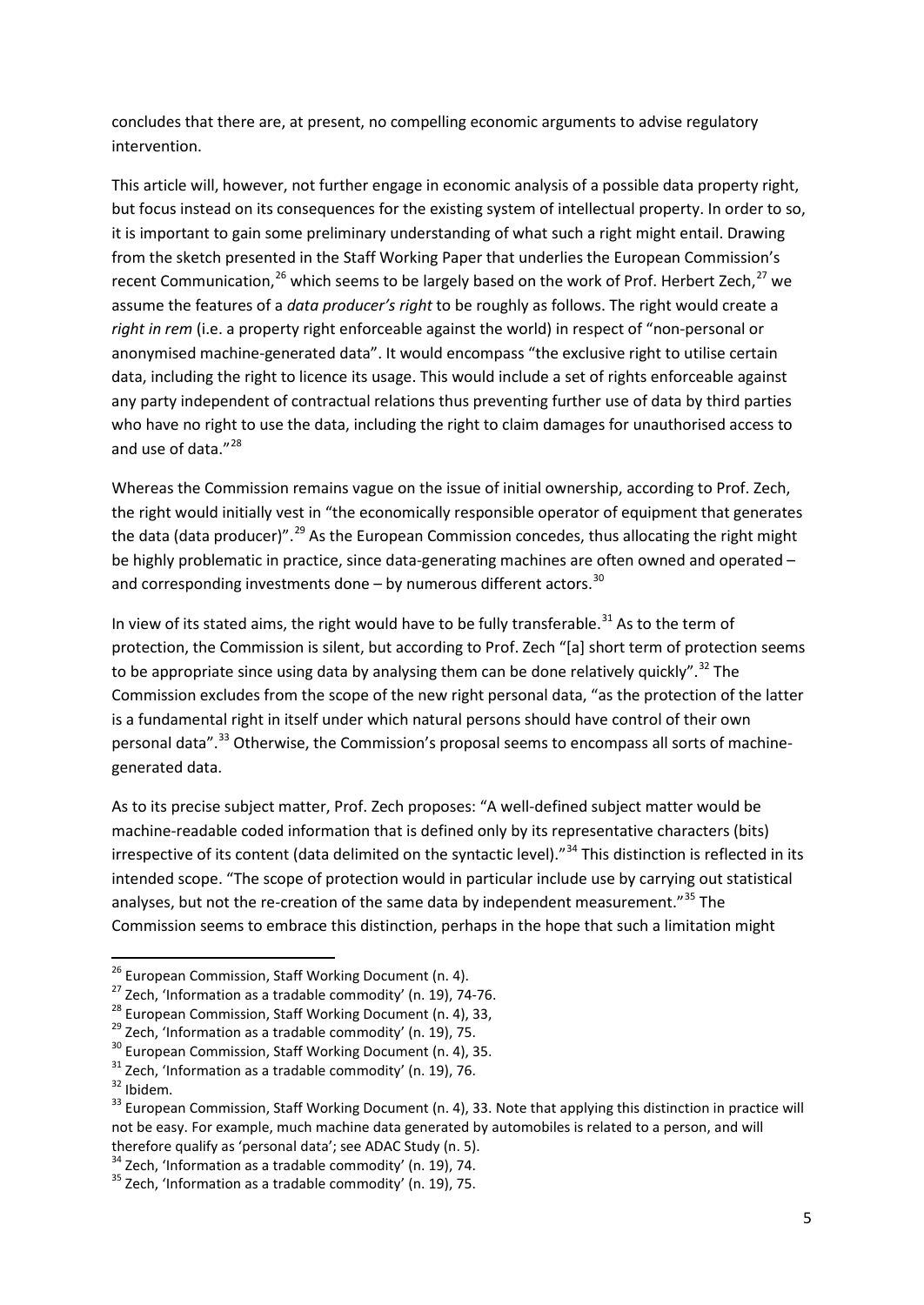prevent undue information monopolies.<sup>[36](#page-6-0)</sup> We shall examine the distinction between syntactic and semantic data in the following section.

In sum, both in terms of its intended subject matter (data, an immaterial good) and its scope of protection (reproduction and use of data by third parties), the proposed data producer's right would probably qualify as a right of intellectual property.

## **3. Data in the system of intellectual property**

Before further scrutinizing the proposed data right and its possible impact on the system of intellectual property law, we first need to examine how existing legal regimes in the EU deal with machine-generated data. This section will focus on relevant laws of intellectual property, and not discuss other possibly relevant legal mechanisms, such as tangible property, contract and trade secrets. While the focus of this section will be on the two IP regimes most closely associated with protecting data structures, copyright law and sui generis database right, we shall also make a brief excursion into the field of neighboring rights.

## 3.1 Copyright in data

Is there copyright in data? The textbook answer is a resounding *no.* As U.S. Supreme Court Justice Warren Brandeis famously stated in his dissent in the INS case, "[t]he genera! rule of law is, that the noblest of human productions - knowledge, truths ascertained, conceptions and ideas - after voluntary communication to others, are free as the air to common use".<sup>[37](#page-6-1)</sup> This axiom reflects what is called the *idea/expression dichotomy*: the dividing line between, as European copyright scholars prefer to say, protected form and unprotected content(s). The rule is generally codified in the U.S. Copyright Act (S. 102 (b)), as well in the TRIPs Agreement (art. 9(2)) and the WIPO Copyright Treaty (art. 2). In EU law we find a similar rule, albeit limited to computer software, in the Computer Programs Directive (art. 1(2)). Although these provisions do not expressly mention 'data', it is generally assumed, and uncontroversial – either on the basis of the 'dichotomy' or by way of direct application of copyright's requirement of authorship and creativity – that there cannot be copyright in data per se. $38$ 

Whereas data as such are thus excluded from copyright protection, copyright's treatment of data compilations is more complex. The Berne Convention protects "collections of literary or artistic works such as encyclopaedias and anthologies" (art. 2(5)), but does not mention collections of mere data, and expressly denies copyright to "news of the day or to miscellaneous facts having the character of mere items of press information" (art. 2(8)). The TRIPs Agreement (art. 10(2)) more broadly protects "compilations of data or other material, whether in machine readable or other form, which by reason of the selection or arrangement of their contents constitute intellectual creations". The WIPO Copyright Treaty (art. 5) contains similar language. In line with these modern conventions the EU Database Directive instructs Member States to provide copyright protection to "databases which, by reason of the selection or arrangement of their contents, constitute the author's own intellectual creation" (art. 3(1)).

<span id="page-6-1"></span><span id="page-6-0"></span><sup>&</sup>lt;sup>36</sup> European Commission, Staff Working Document (n. 4), 34.<br><sup>37</sup> J. Brandeis, diss. opinion, *International News Service v. Associated Press*, 248 U.S. 215 (1918).<br><sup>38</sup> P.B. Hugenholtz, *Auteursrecht op informatie* (1989

<span id="page-6-2"></span>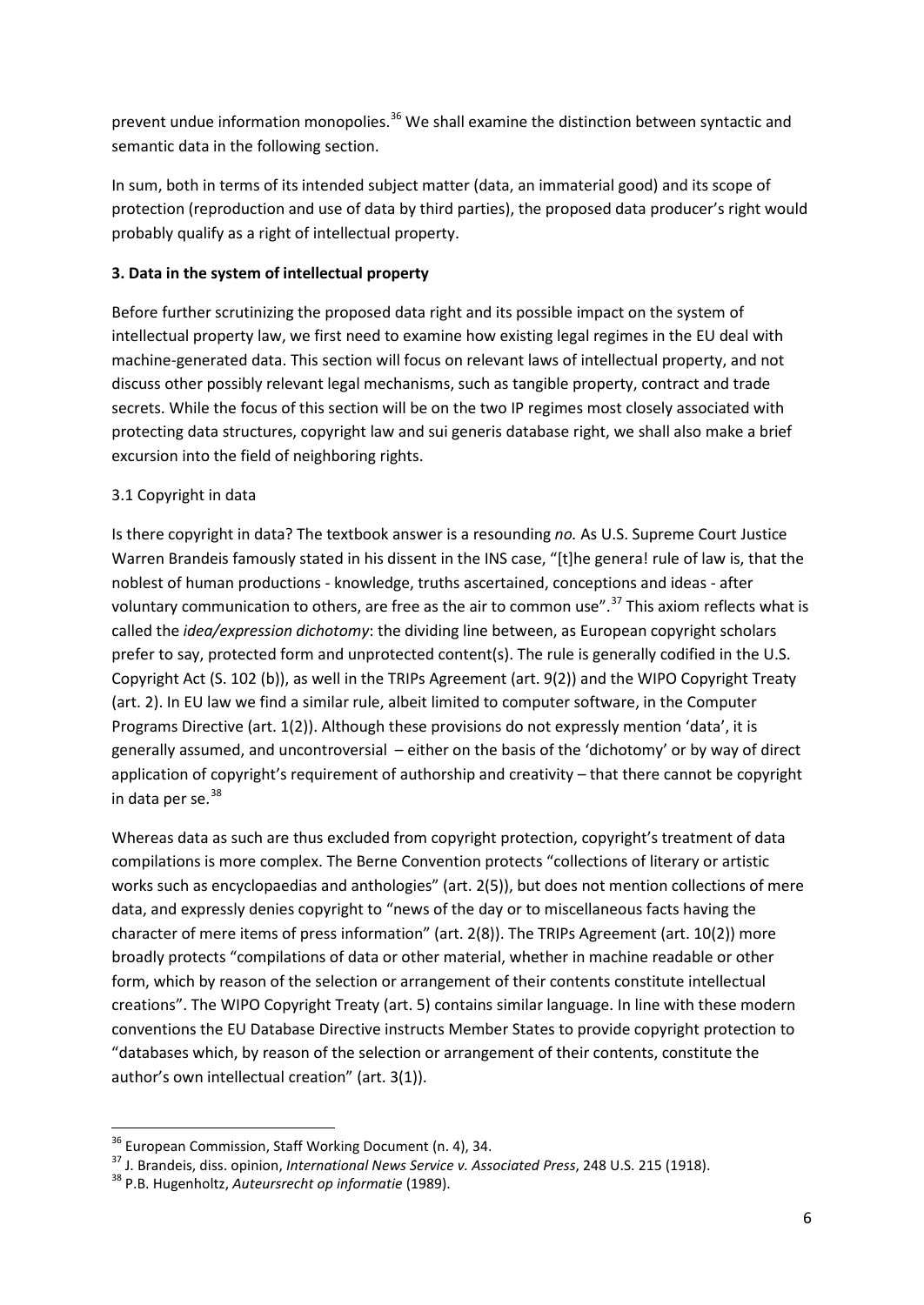In *Football Dataco and others* the Court of Justice clarified that the test of 'the author's own intellectual creation' (in short, originality) implies that the selection or arrangement of the data is the result of creative choices. Applying art. 3(1),  $2^{nd}$  sentence ("No other criteria shall be applied to determine their eligibility for that protection"), the Court held that merely investing significant amounts of skill and labour does not justify a finding of originality. In other words, the Directive's originality standard preempts any (quasi-)copyright protection for databases that is merely based on investment or other criteria. <sup>[39](#page-7-0)</sup> The Court's decision has brought to an end not only the United Kingdom's long-standing practice of according copyright protection to compilations of data based on 'skill and labour' (investment), but also similar doctrines in other Member States. For example, the Dutch protection of non-original writings ('geschriftenbescherming') that existed for over a century in the Netherlands as a vehicle for protecting non-original writings and compilations, was formally abolished in 2014 following Football Dataco. [40](#page-7-1)

*Football Dataco* also rules out copyright protection for data compilations that are generated by machines without any human intervention. This is in line with the general rule that copyright requires acts of human authorship. Note however that the U.K. Copyright, Design and Patents Act appears to extend copyright protection to machine-created works: "in the case of a literary, dramatic, musical or artistic work which is computer-generated, the author shall be taken to be the person by whom the arrangements necessary for the creation of the work are undertaken".<sup>[41](#page-7-2)</sup> Whether this rule can co-exist with *Football Dataco* remains to be seen. According to the European Court there is no originality "when the setting up of the database is dictated by technical considerations, rules or constraints which leave no room for creative freedom". [42](#page-7-3)

Both TRIPs and WCT caution that copyright in compilations of data "not extend to the data or material itself". Similarly, the Database Directive (art. 3(2)) warn that database copyright "shall not extend to their contents", thus ruling out copyright protection for the data compiled in a database. The scope of database copyright protection is limited to the original structure (selection or arrangement) of the database (Database Directive, recital 15). Extracting (parts of) the contents of the database without appropriating the selection or arrangement does not infringe the copyright in the database.<sup>[43](#page-7-4)</sup>

#### 3.2 Sui generis database right

Art. 7(1) of the Database Directive supplements the Directive's copyright regime by obliging Member States to protect databases that result from substantive – qualitative or quantitative – investment. This is the sui generis database right that has made the Directive internationally (in)famous. The substantial investment is to be made "in either the obtaining, verification or presentation of the

<span id="page-7-1"></span><span id="page-7-0"></span><sup>&</sup>lt;sup>39</sup> Football Association Premier League Ltd and Others v QC Leisure and Others; and Karen Murphy v Media<br>Protection Services Ltd , ECJ 4 October 2011, joined cases C-403/08 and C-429/08, ECR [2011] I-9083. <sup>40</sup> See P.B. Hugenholtz, 'Works of Literature, Science and Art', in: P.B. Hugenholtz, A.A. Quaedvlieg & D.J.G. Visser (eds.), *A Century of Dutch Copyright Law. Auteurswet 1912-2012* (2012) 54. See also P.B. Hugenholtz, 'Goodbye, Geschriftenbescherming!', Kluwer Copyright Blog, March 6, 2013, available at

<span id="page-7-2"></span>[http://kluwercopyrightblog.com/2013/03/06/goodbye-geschriftenbescherming/.](http://kluwercopyrightblog.com/2013/03/06/goodbye-geschriftenbescherming/)<br><sup>41</sup> Copyright, Design and Patents Act, U.K. 1988 (c. 48), c. 1, s. 9(3); see M. Perry and T. Margoni, 'From Music Tracks to Google Maps: Who Owns Computer-generated Works?', 26 *Computer Law & Security Review* (2010)

<span id="page-7-4"></span><span id="page-7-3"></span>

<sup>621-629.&</sup>lt;br><sup>42</sup> Football Dataco and others (n. 39).<br><sup>43</sup> *The Newspaper Licensing Agency & others v Meltwater & the PRCA,* High Court of Justice (Chancery Division), 26 November 2010, [2010] EWHC 3099.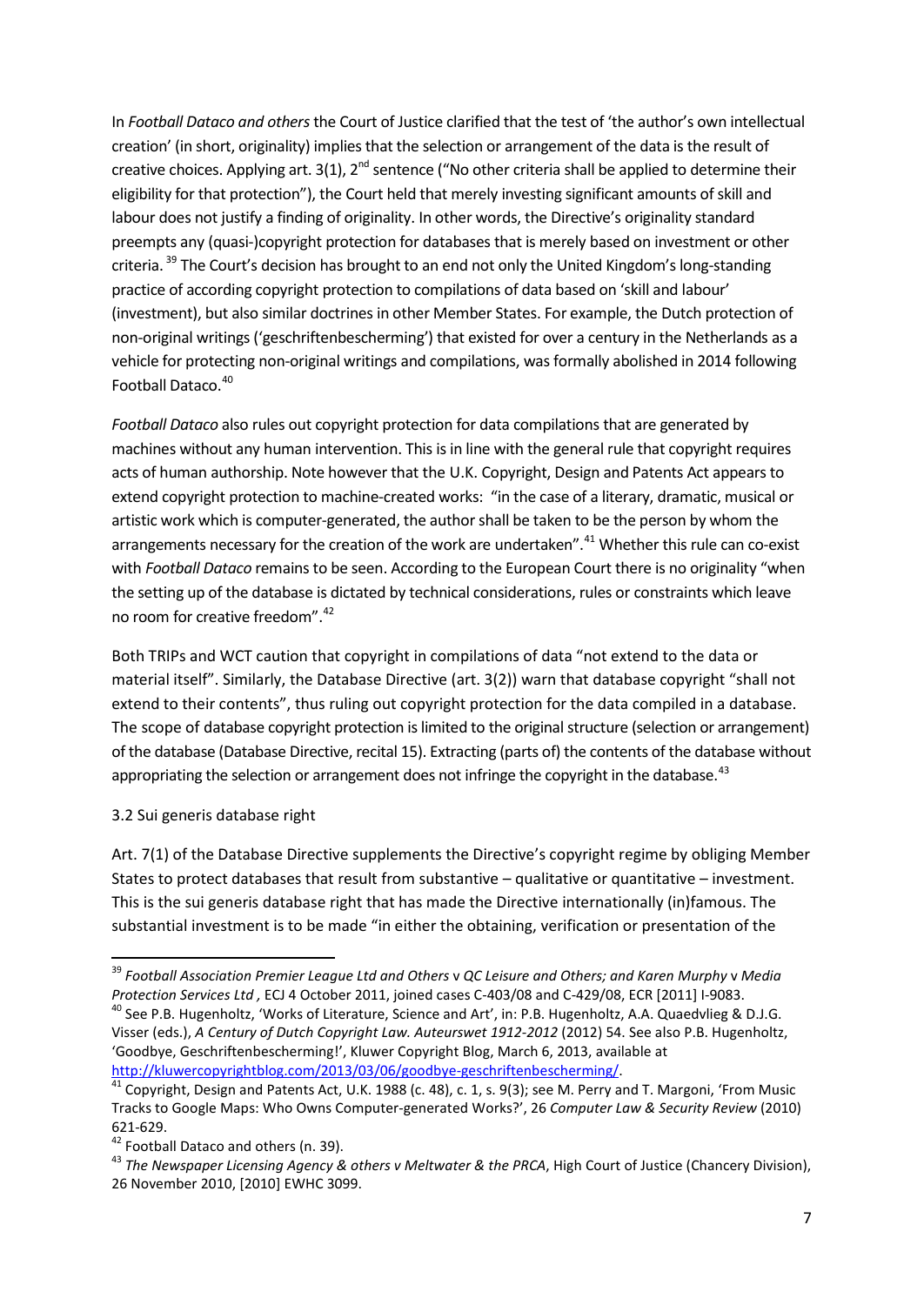contents" of the database (art. 7(1)). 'Obtaining' is the act of gathering the data, works or other materials to be included in the database. 'Verification' relates to the checking, correcting and updating of data already existing in the database. 'Presentation' concerns acts such as digitizing (scanning) analogue files, or creating a thesaurus. A decision by the German Federal Supreme Court suggests that the standard of 'substantial investment' is not very hard to meet. Any investment in a database that "viewed objectively […] is not wholly insignificant and easy to be made by anyone" would suffice.<sup>[44](#page-8-0)</sup> The European Court of Justice has yet to opine on the level of this threshold criterion.

In four landmark cases concerning the unauthorized use by betting companies of sports events schedules ('fixtures') the European Court held that database right does not protect investment in generating the data or other contents of a database.According to the Court, "investment in the obtaining of the contents" (of a database) "refers to the resources used to seek out existing materials and collect them in the database but does not cover the resources used for the creation of materials which make up the contents of a database." <sup>[45](#page-8-1)</sup> The main argument for this distinction, as is transparent from the decision, is that the Database Directive's economic rationale is to promote and reward investment in database production, not in generating new data. According to the Court, "[t]he purpose of the protection by the sui generis right provided for by the directive is to promote the establishment of storage and processing systems for existing information and not the creation of materials capable of being collected subsequently in a database."<sup>[46](#page-8-2)</sup>

Thus investment in 'creating' data does not count towards investment. However, the European Court's epistemological distinction between 'creating' and 'obtaining' data is not self-evident.<sup>[47](#page-8-3)</sup> While the Court ruled out from sui generis protection such 'invented' data as horse racing schedules and football fixtures, the Court of Appeal of England and Wales in a subsequent decision held that facts observed – such as the scoring of a goal in football – are not 'created' data.<sup>[48](#page-8-4)</sup> But where in this spectrum between purely synthetic data and data 'observed' should we place machine-generated data? The answer depends on the type of data that the machine processes. For example, sensor data produced by a radar system or observation satellite are likely to qualify as data 'observed', and concomitant investments may thus be taken into account when applying the database right. Conversely, computer-generated airline schedule data squarely falls under the rubric of 'created' data excluded by the European Court.

Whereas the sui generis right comes close to a property right in aggregate data – and has been justly criticized for its potential of creating harmful information monopolies $49 49 -$  the Directive's recitals

<span id="page-8-1"></span><span id="page-8-0"></span><sup>&</sup>lt;sup>44</sup> Bundesgerichtshof (Federal Supreme Court), 1 December 2010, case I ZR 196/08.<br><sup>45</sup> Fixtures Marketing Ltd v Oy Veikkaus Ab, ECJ 9 November 2004, case C-46/02, ECR [2004] I-10396; British Horseracing Board v William Hill Organization, ECJ 9 November 2004, case C-203/02, ECR [2004] I-10415; Fixtures Marketing Ltd v Svenska Spel AB, ECJ 9 November 2004, case C-338/02, ECR [2004] I-10497; Fixtures Marketing Ltd v Organismos prognostikon agonon podosfairou AE (OPAP), ECJ 9 November 2004, case C-

<span id="page-8-3"></span><span id="page-8-2"></span>

<sup>444/02,</sup> ECR [2004] I-10549.<br><sup>46</sup> British Horseracing (n. 45), para. 31.<br><sup>47</sup> M.J. Davison & P.B. Hugenholtz, 'Football fixtures, horseraces and spin-offs: the ECJ domesticates the database right', [2005] European Intellectual Property Review 113-118.<br><sup>48</sup> Football Dataco & Others v Stan James Plc & Others and Sportradar GmbH & Others, Court of Appeal (Civ.

<span id="page-8-4"></span>Division), 6 February 2013,[2013] EWCA Civ 27.<br><sup>49</sup> See J. H. Reichman, 'Database Protection in a Global Economy', [2002] Revue Internationale de Droit

<span id="page-8-5"></span>Economique 455-504.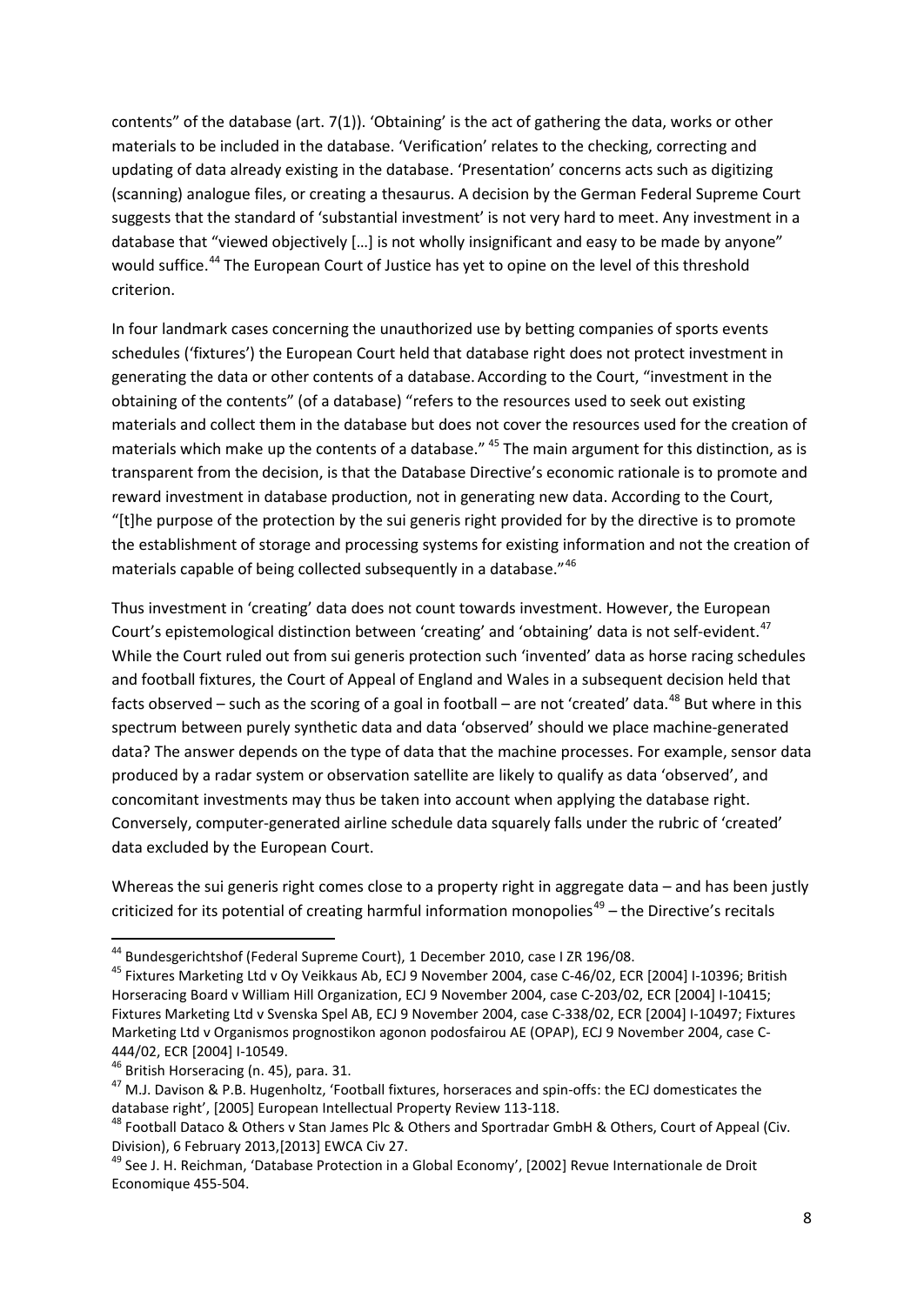admonish that the sui generis right "does not in any way constitute an extension of copyright protection to mere facts or data"(recital 45) and "should not give rise to the creation of a new right in the works, data or materials themselves" (recital 46).

Indeed, the database right comes with several statutory limits in order to prevent the right from extending to the data in the database per se. The sui generis right protects database producers against 'extraction' and 'reutilization' of the whole, or a substantial part, of the database (art. 7). In other words, non-substantial takings of data are permitted without authorization. Moreover, as the European Court clarified in *British Horseracing*, [50](#page-9-0) sui generis protection does not extend beyond misappropriation of data (contents) that result from substantial investment. In other words, the database right tolerates takings of (potentially valuable) data that are not the product of substantial investment.

Another delimiting factor is the notion of 'database'. Art. 1(2) of the Directive defines this as "a collection of independent works, data or other materials arranged in a systematic or methodical way and individually accessible by electronic or other means". While the Explanatory Memorandum generally describes the contents of the database as '"information" in the widest sense of that term',<sup>[51](#page-9-1)</sup> the compiled data or materials must be 'independent', that is to say, "materials which are separable from one another without their informative, literary, artistic, musical or other value being affected".<sup>[52](#page-9-2)</sup> Therefore an audiovisual, cinematographic, literary or musical work or a sound recording does not qualify as a database, even if it can be perceived as a representation of data (recital 17). This reflects a clear intention on the part of the European legislature to avoid extensive overlaps between the database right and existing copyright and neighbouring rights.<sup>[53](#page-9-3)</sup>

Finally, according to art. 1(2) of the Database Directive, the individual elements of the database must be "arranged in a systematic or methodical way". This squarely rules out protection – whether by copyright or by database right – of (collections of) raw machine-generated data.

#### 3.3 Phonogram protection

In addition to copyright and database right, the phonographic right – one of the four neighbouring rights recognized at EU level – merits brief consideration. The rights of phonogram producers are harmonized by the Rental Right Directive (currently Directive 2006/115/EC) and the Information Society Directive (Directive 2001/29/EC). These Directives leave defining the notion of 'phonogram' to the WIPO Performances and Phonograms Treaty (WPPT) of 1996. According to the WPPT (art. 2) 'phonogram' means "the fixation of the sounds of a performance or of other sounds, or of a representation of sounds, other than in the form of a fixation incorporated in a cinematographic or

<span id="page-9-0"></span><sup>&</sup>lt;sup>50</sup> British Horseracing (n. 45).<br><sup>51</sup> Explanatory Memorandum, Proposal for a Council Directive on the Legal Protection of Databases, 19.<br><sup>52</sup> Fixtures Marketing Ltd v. Organismos prognostikon agonon podosfairou AE (OPAP)

<span id="page-9-2"></span><span id="page-9-1"></span>

<span id="page-9-3"></span>sufficiently ' 'independent' to for the map to qualify as a protected 'database'. According to the Court, " geographical information extracted from a topographic map by a third party so that that information may be used to produce and market another map retains, following its extraction, sufficient informative value to be classified as 'independent materials' of a 'database' within the meaning of that provision." Freistaat Bayern v Verlag Esterbauer GmbH, CJEU 29 October 2015, Case C-490/14.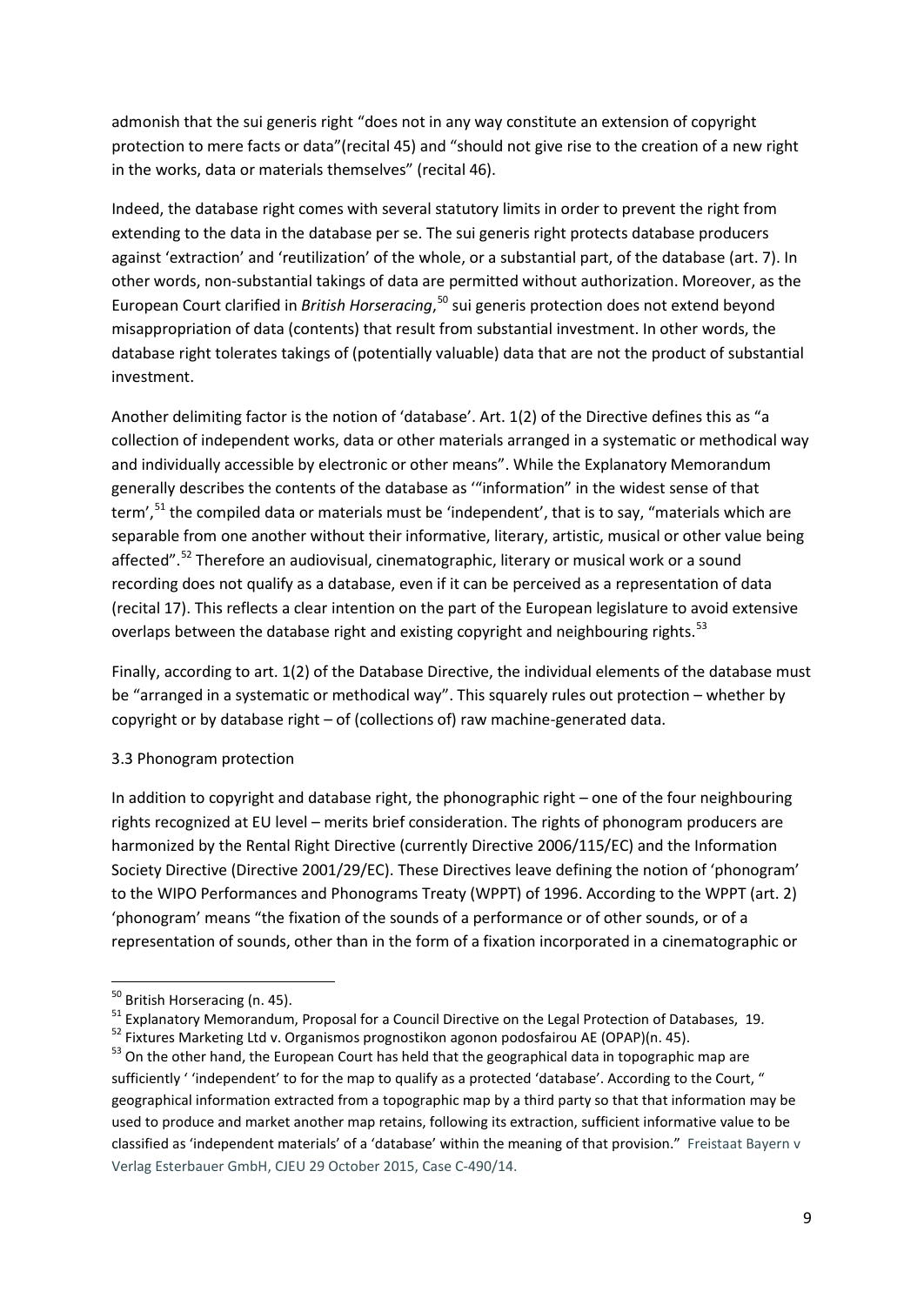other audiovisual work". By including 'other sounds' and 'a representation of sounds' this definition apparently encompasses raw audio data stored ('fixed') on a digital medium.

Whether there is a threshold criterion for the phonographic right that might delimit both the substance and scope of the right, is as yet unsettled under EU law. In its 2008 *Metall auf Metall* decision the German Bundesgerichtshof extended neighbouring rights protection to every single recorded note of a sound recording, because the record producer's investment is reflected in every – even very minor – part of the recording.<sup>[54](#page-10-0)</sup> This suggests that no threshold criterion (no investment minimum) would apply. In a follow-up decision the German Constitutional Court has however held that a phonographic right of unlimited scope, as contemplated by the Federal Supreme Court, may collide with the 'freedom of art' that is constitutionally guaranteed in Germany (art. 5 of the Basic Act). Most recently, the Bundesgerichtshof has referred questions regarding the scope and limitations of the phonographic right to the EU Court of Justice. $55$ 

## 3.4 Assessment: impact of data property on the system of intellectual property law

As this section shows, both copyright and database right do not extend to data per se. Both regimes do conditionally offer protection to data compilations that result from creative selection and arrangement (copyright) or substantive investment (database right). Both regimes deny protection to machine-generated, raw data. For copyright, this follows from the axiom that only acts of authorship conducted by human beings are protectable. For database right, this is a consequence of the sui generis right's categorical delimitation: only data structured in a 'database' qualify for protection. Moreover, the sui generis right's substantial investment test sets an – admittedly fairly low – minimum threshold. If operating a machine that records sensor data does not require substantial investment (for example, a low-cost digital weather station or a bicycle computer),then this will not result in a protected database. The CJEU's 'Fixtures' decisions pose an additional hurdle to sui generis protection for machine-generated data by excluding 'created' data from protection, thus ruling out machine-generated synthetic data.

In sum, introducing a right in raw, machine-generated industrial data, as envisaged in the Commission's Communication, would go far beyond the main intellectual property regimes presently existing in Europe in the field of data and information, copyright and database right.

#### *Disruptive overlaps*

How would this affect existing intellectual property law? In the first place, creating a new layer of rights in machine-generated data would cause broad and disruptive overlaps with copyright and sui generis right in productions made with the aid of digital machines. For example, a film shot with a digital camera would qualify not only as a work protected by copyright, but also as machinegenerated (sensor) data subject to a 'data producer's right'. Similarly, the aggregate stock market data in a financial database would be protected both by sui generis right and 'data producer's right', since the data are recorded automatically by the computerized stock exchange.

<span id="page-10-0"></span><sup>&</sup>lt;sup>54</sup> Metall auf Metall, Federal Supreme Court, 20 November 2008, case I ZR 112/06, *GRUR* 2009, 403; German Constitutional Court, 31 May 2016, case 1 BvR 1585/13 of, *GRUR* 2016, 690.

<span id="page-10-1"></span><sup>&</sup>lt;sup>55</sup> Metall auf Metall III, Federal Supreme Court, 1 June 2017, case I ZR 115/16.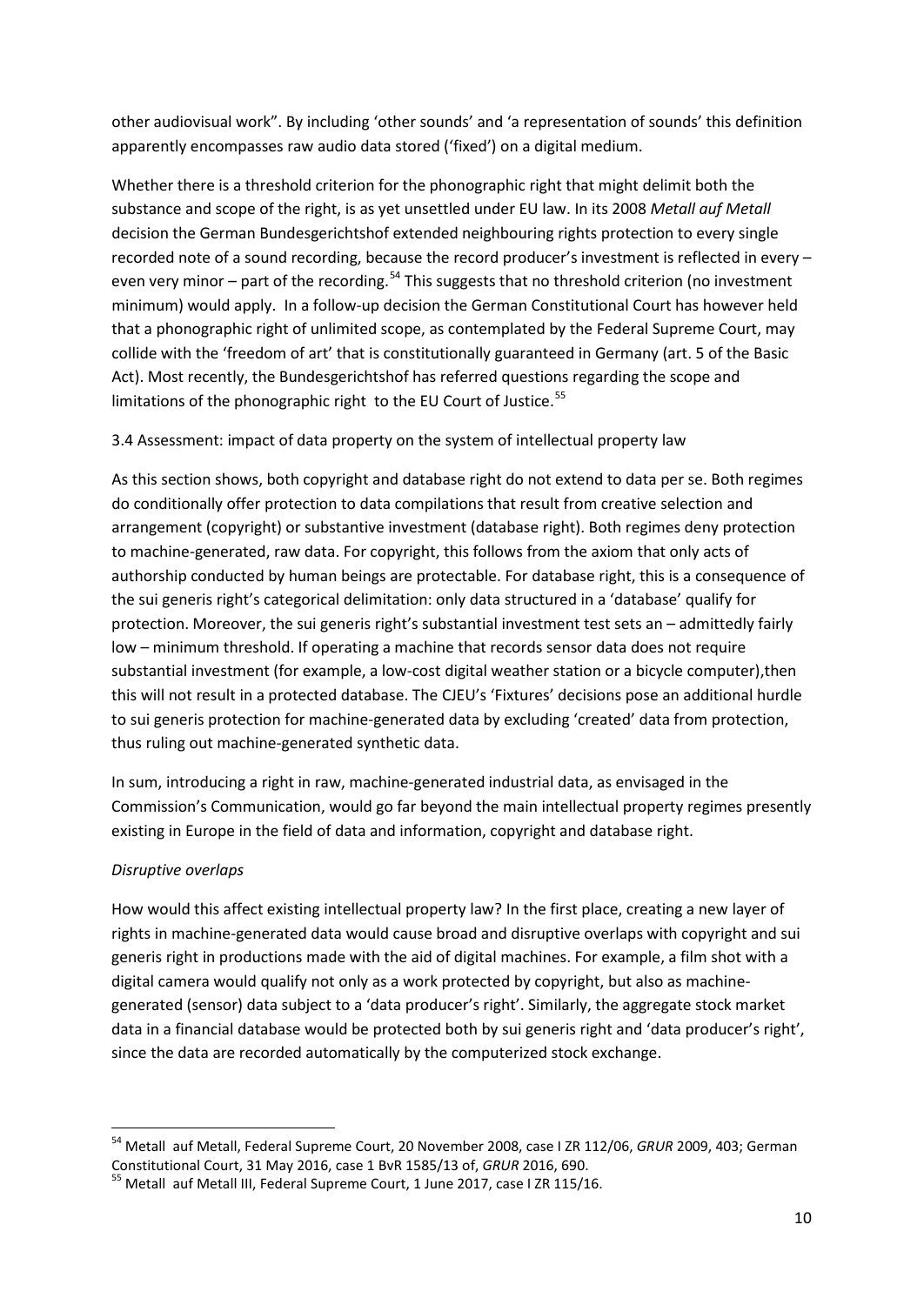Whereas the EU legislature has clearly intended to prevent the database right from spilling over into the realms of copyright and neighbouring rights, the 'data producer's right' would lead to extensive overlaps. As a consequence, the new right might give rise to multiple competing claims of ownership in the same content. To continue with our first example, while the creators of the film (e.g. the director, screen writer, and other creators of the film) could claim authorship in the cinematographic work, the owner or operator of the camera might claim 'data property' in the photographic data (i.e. the digital representation of the film) – surely, to the unpleasant surprise of the film's producer. Similar examples might be given with regard to digital photographs or e-books. In the second example, the database producer might be confronted with 'data property' claims of the stock exchange, or the exchange's computational services company.

Another consequence of this wide-ranging overlap would be that statutory limitations and exceptions under copyright, neighbouring rights or database right are 'trumped' by data producer's right. For example, both copyright and database right in the EU presently allow users to copy or extract data from databases for non-commercial research purposes. Unless, the 'data producer's right' would replicate all relevant existing exceptions, it would undercut these essential user freedoms.

This is especially true for *data mining*. Strangely, while the Commission's Communication on 'Building a European data economy' ponders the introduction of an exclusive right in machinegenerated data, one of the highlights of the DSM Directive proposal that is currently being debated in the European Parliament is a mandatory exception, both under copyright and database right, for text and data mining by non-commercial research organisations.<sup>[56](#page-11-0)</sup>

In line with Prof. Zech's suggestions, the European Commission in its Staff Working Paper attempts to alleviate concerns of wholesale overlap by distinguishing *syntactic* from *semantic* data. The proposed 'data producer's right' would be conceived in such a way that "only the syntactical level of information is protected, not the semantic level<sup>"[57](#page-11-1)</sup> What is probably meant here is that the raw data would be protected only as regards its digital representation (the machine-readable bits and bytes, the 'ones and zeros' in the digital file), not the informational content that these data convey. Thus, the European Commission hopes, the new right would not extend to ideas and information, and the new right would not become a "super-IP right".<sup>[58](#page-11-2)</sup>

But would such a distinction really prevent the new right from extensively overlapping with existing IP rights? I do not believe so. The problem here is that digital data are commonly coded and interpreted following standardized rules and protocols. In other words, there usually will be a oneon-one relationship between the (syntactic) data substrate and the (semantic) content layer. Returning to our example of the digitally produced film, any copy of the film's digital file (the

<span id="page-11-0"></span> <sup>56</sup> European Commission, Proposal for a Directive of the European Parliament and of the Council on Copyright in the Digital Single Market, Brussels, 14 September 2016, COM(2016) 593 final. Art. 3(1) of the proposed Directive provides: "Member States shall provide for an exception to the rights provided for in Article 2 of Directive 2001/29/EC, Articles 5(a) and 7(1) of Directive 96/9/EC and Article 11(1) of this Directive for reproductions and extractions made by research organisations in order to carry out text and data mining of works or other subject-matter to which they have lawful access for the purposes of scientific research."<br><sup>57</sup> Zech, 'Information as a tradable commodity' (n. 19), 74; European Commission, Staff Working Document (n.

<span id="page-11-1"></span><sup>4), 34.</sup>

<span id="page-11-2"></span><sup>&</sup>lt;sup>58</sup> European Commission, Staff Working Document (n. 4), 34.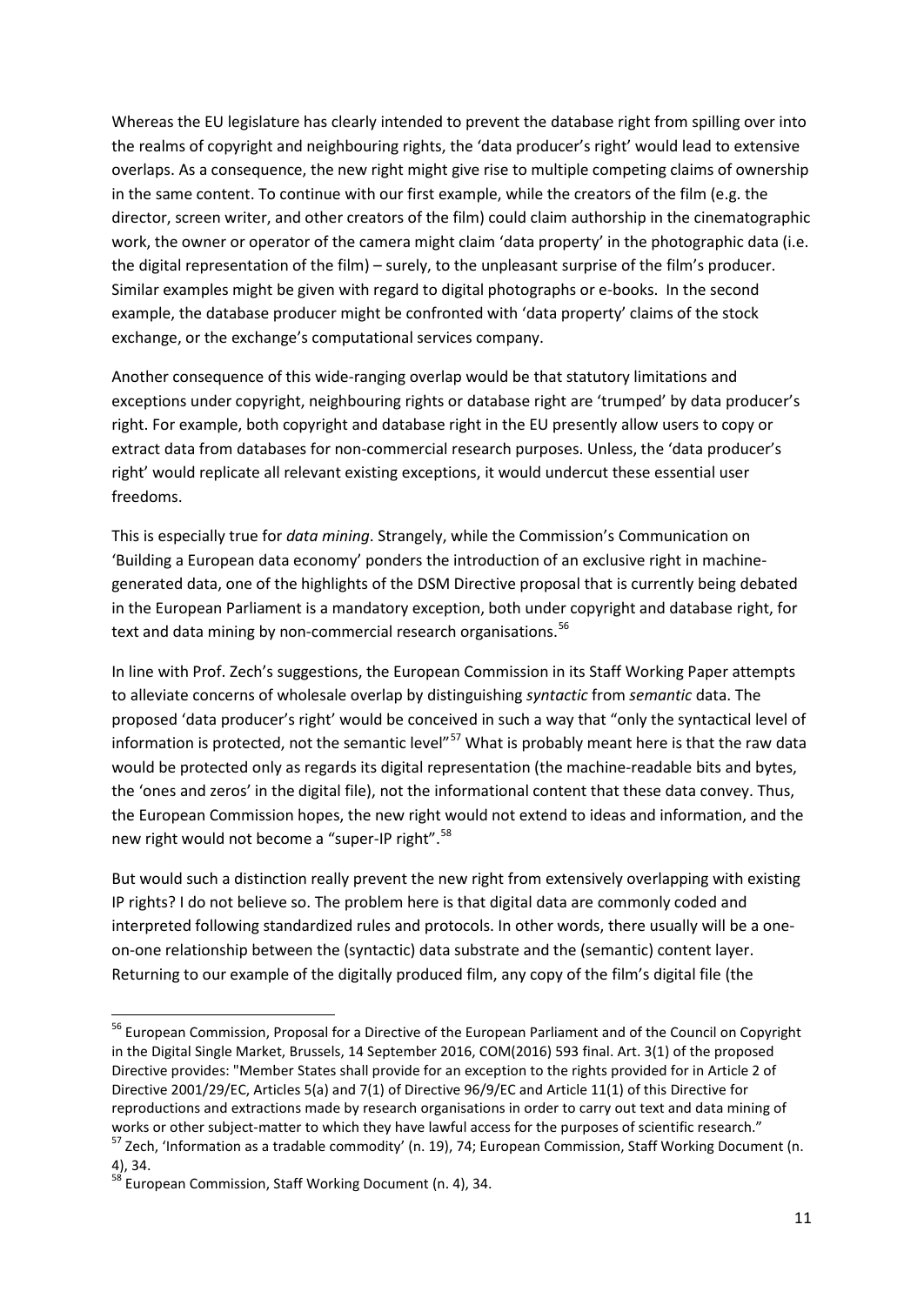syntactic data) would by necessity also reproduce the copyright protected work (the semantic layer). Thus, the new data right could be invoked against any digital copying (or streaming) of the digitized copyright work. For the same reason, the new right would broadly overlap with database right, even if its scope were confined to the syntactic layer. The phonographic right discussed above illustrates this point. Whereas its subject matter, like the proposed 'data producer's right', is limited to the recorded signal (i.e. syntactic audio data), its scope extends into the semantic realm. Reproducing a cd recording of a musical performance will, by necessity, result in the reproduction of the underlying musical work and performance.

The only way to prevent the data right from becoming an all-encompassing 'super-IP right' would be to categorically exclude all data that (possibly) represent subject matter protected under traditional IP regimes: not just copyright, database right and neighbouring rights, but also design right and perhaps even patents. But even a non-overlapping data right would have seriously corrosive effects on the system of intellectual property, for various reasons. First, it would undermine the economic incentives that underlie IP rights. For example, the main rationale of the sui generis right is to promote and reward investment in the building of databases from pre-existing data and other materials. This incentive is clearly undercut if a lower-tier, no-threshold right in machine-generated data were to exist in parallel. Second, and more importantly, it would compromise the general principle of intellectual property – whether utilitarian or grounded in natural law theory – that protection be reserved to creation, innovation or otherwise meritorious investment. A data right in all data produced by machines might, on occasion, protect assets of considerably economic value, but nothing of merit. This has ramifications, in particular, at the political level. With intellectual property laws under increasing fire, legislatures – at EU and national level – need powerful and convincing arguments to defend existing regimes and introduce new rights. In this volatile political climate proposing a data producer's right with the sole aim of (better) protecting the economic assets of the automotive (or any other) industry will surely backfire. Not only is such an initiative likely to fail in the legislative process, but it will also (re)ignite broader discussions on the legitimacy of intellectual property law.

#### *No legal certainty*

Another, more mundane objection against a property right in data lies in its inherent lack of legal certainty. Although it is still not fully conceptualized, it is difficult to imagine a data right sufficiently stable in terms of subject matter, scope and ownership to be admitted to the ranks of intellectual property. As to subject matter, if the right vests in data generated by machine processes, which data would it protect? All the data that the machine produces within a given time frame (e.g. an hour, a minute or a second)? Or all the data that result from a finite machine process (e.g. all the data gathered by a satellite that sensors the earth)?

Admittedly, the sui generis database right has already raised similar questions. With data in a database constantly being updated, what exactly constitutes the protected database? But in database law the definition of 'database' and requirement of substantial investment create at least some measure of permanency in the subject matter and scope of the right. This stability is, however, completely absent from the data producer's right. The problem here is that industrial data generation mostly occurs in real time. The 'velocity' – the dynamic nature – of big data makes it very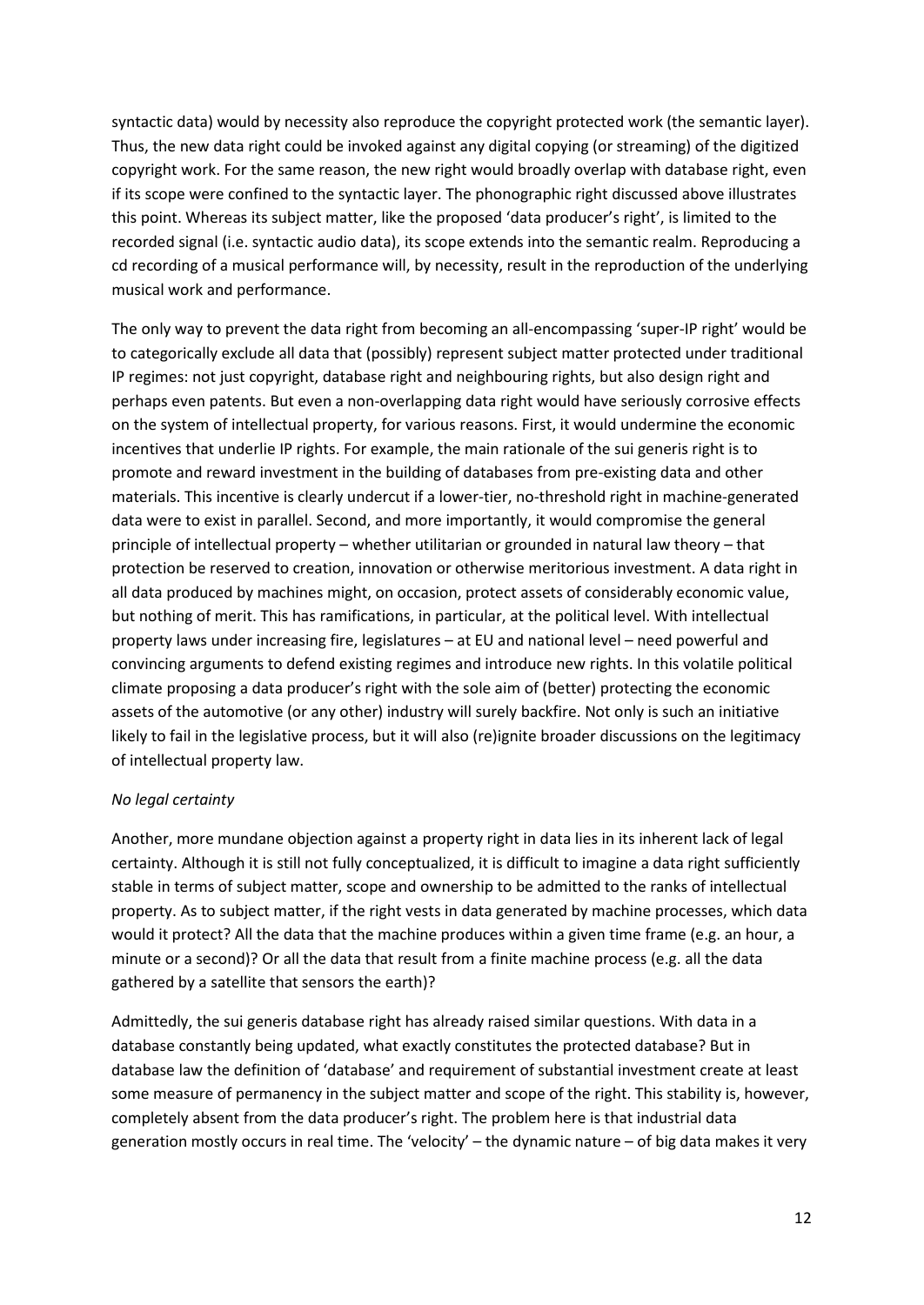difficult, if not impossible, to identify a stable object of protection.<sup>[59](#page-13-0)</sup> The subject matter of the right is simply too fluid. If this is to become a full-fledged right of intellectual property that is enforceable against the world, it should be possible to ascertain its subject matter – and, by implication, its scope of protection – with sufficient legal certainty.

A related problem is allocating ownership of the right. Since the right would be sparked by machine operations, no causal ownership connection with a natural person as, for instance, in copyright, exists. As Prof. Zech and the European Commission suggest, ownership might be vested in the person owning or operating the machine that generates the data. This, however, is hardly a reliable rule. As the OECD points out in its groundbreaking study on 'big data', multiple actors/stakeholders might claim ownership to the data, both upstream and downstream in the process of generating and processing data. [60](#page-13-1)

In sum, the proposed 'data producer's right' would most likely seriously affect, or even distort, existing copyright and database right, and its underlying incentives. Moreover, in the absence of clear and predictable rules circumscribing its subject matter, scope and ownership, it would lead to gross legal uncertainty. This conclusion in itself justifies serious restraint on the part of the EU legislature, even without considering the adverse effect the new right might have on the free flow of information, one of the cornerstones of the emerging information society.

#### **4. Data property and the free flow of information**

The exclusion of data per se from the scope of existing intellectual property regimes is not merely ontological. Although old-school author's right scholars might argue that data are not copyright works, *because* data are not 'created', this is at best a partial explanation for this exclusion.<sup>[61](#page-13-2)</sup> Rather, IP law's abhorrence of protecting data reflects implicit or explicit information policies not to protect data. These policies are, in turn, informed by a variety of public interest values and concerns. In the first place, of course, freedom of expression and information – the fundamental freedom enshrined in the European Convention on Human Rights (art. 10 ECHR), and the EU Charter (art. 11).

As case law and doctrine regarding the Convention teach, this fundamental freedom is to be interpreted broadly. Article 10 ECHR is phrased in media-neutral terms and thus applies to old and new media alike. The term 'information' (in French: 'informations') comprises, at the very least, the communication of facts, news, knowledge and scientific information. It also, undoubtedly, extends to syntactic data; the scope of article 10 is not limited to (semantic) speech, but extends to the means used for communication purposes. To what extent the article's protection extends to *commercial* speech has been a matter of some controversy. However, the European Court of Human Rights has made it clear that information of a commercial nature is indeed protected, albeit to a lesser degree than political speech.<sup>[62](#page-13-3)</sup>

Article 10 ECHR prevents states from creating restrictions to the free flow of information unless such restrictions "are prescribed by law and are necessary in a democratic society [...] for the protection of the [...] rights of others". From this perspective data and information must flow freely, uninhibited

<span id="page-13-1"></span>

<span id="page-13-0"></span><sup>&</sup>lt;sup>59</sup> Drexl (n. 13), 15.<br><sup>60</sup> See OECD (n.1), 195-196; Drexl (n. 13), 6, 39.<br><sup>61</sup> See generally P.B. Hugenholtz, *Auteursrecht op informatie* [Copyright in information] (1989).<br><sup>62</sup> See e.g. Hertel v. Switzerland, ECHR 25

<span id="page-13-3"></span><span id="page-13-2"></span>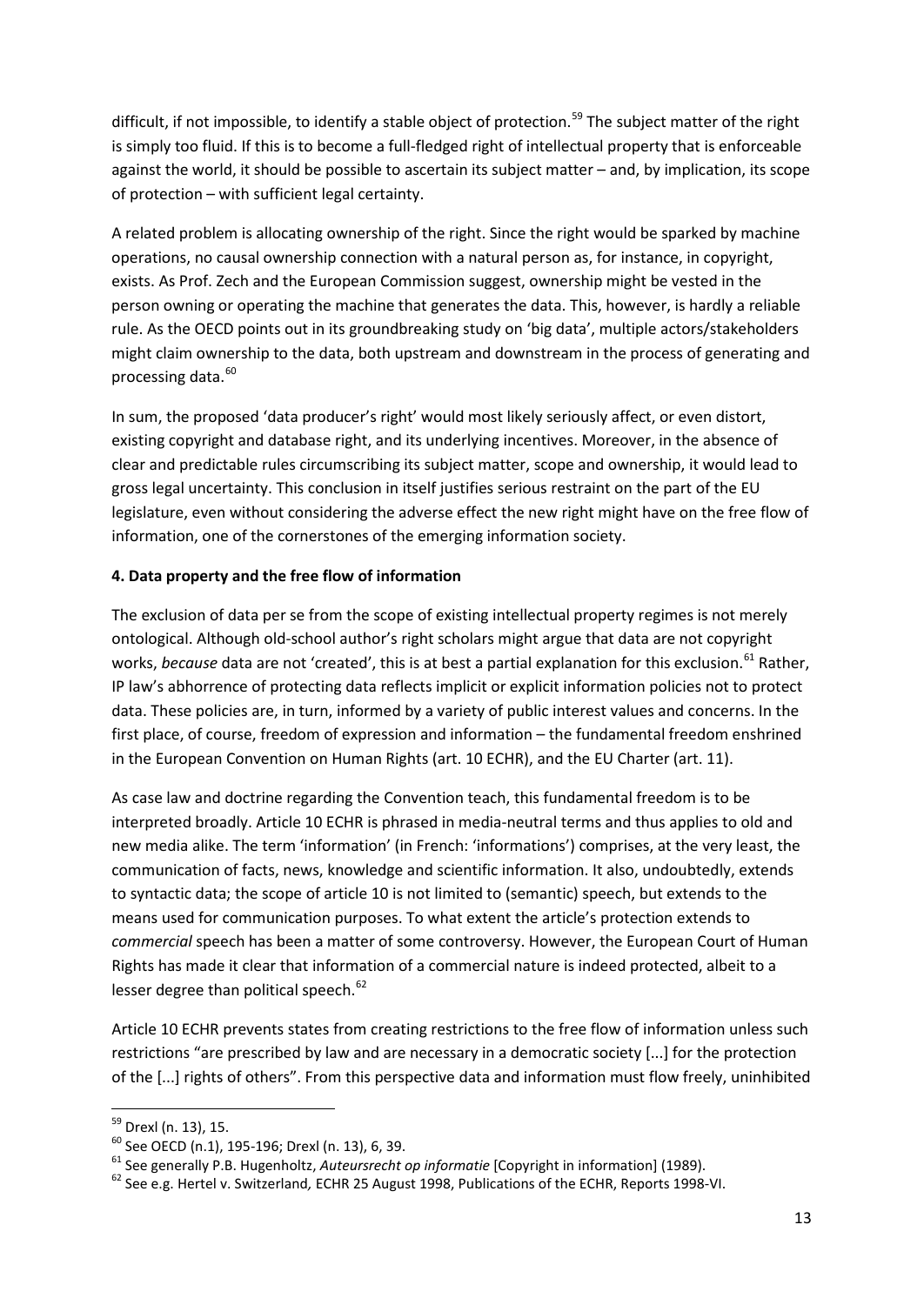by property rights or other state-created restrictions, unless a compelling societal need for protection ("necessary in a democratic society") can be established. Freedom of expression and information, in other words, makes intellectual property rights in data the exception to the default rule of freedom.<sup>[63](#page-14-0)</sup>

This brings us back to the question of expediency. The EU legislature would bear the burden of proving that a property right in machine-generated data is a socially and economically justifiable ('necessary') interference in the freedom of European citizens and companies to freely access and reutilize machine-generated data. In light of the abundant praise in political literature of 'big data'<sup>[64](#page-14-1)</sup> and big data mining as drivers of progress and prosperity, and the absence of convincing evidence supporting a property right in machine-generated data, this burden of proof would be difficult to surmount.

In particular, freedom of expression and information militates strongly against any new right of intellectual property that would restrict scientists' access to data – a freedom that the EU legislature expressly wishes to preserve as regards 'text and data mining' by non-commercial research institutions. Note that this freedom finds additional support in art. 13 of the EU Charter ("The arts and scientific research shall be free of constraint. Academic freedom shall be respected"). Another area where a data right would patently conflict with freedom of expression and information is journalism, where mining data has become an essential tool for investigative reporting. <sup>[65](#page-14-2)</sup>

A second over-arching policy consideration underlying intellectual property law's reluctance to protect data per se is freedom of competition (enshrined in art. 16 of the EU Charter as the "freedom to conduct a business"). This economic freedom traditionally sets limit to intellectual property rights and is one of the rationales underlying the idea/expression dichotomy. As the literature on the economic potential of 'big data' demonstrates, machine-generated data are both input and output to innovative manufacturing processes and value-added services, and thus a major driver of economic growth. This calls for measures promoting access to data and fostering data mining rather than commodification of data by creating property rights in data. Unless equipped with wide-ranging exceptions and safety valves, introducing a new property right in data might create undesirable data monopolies that could impede, rather than foster, competition in this

<span id="page-14-0"></span><sup>&</sup>lt;sup>63</sup> See (for copyright) Ashby Donald and Others v France, European Court of Human Rights 10 January 2013, No. 36769/08; ECLI: 2013:0110JUD00367690.

<span id="page-14-1"></span><sup>&</sup>lt;sup>64</sup> OECD (n. 1); see also European Commission, 'A Digital Single Market Strategy for Europe', Communication from the Commission to the European Parliament, The Council, The European Economic and Social Committee and the Committee of the Regions, 6 May 2015, COM (2015) 192 final, p. 14: "Big data, cloud services and the Internet of Things are central to the EU's competitiveness." I. Hargreaves a.o., *Standardisation in the area of innovation and technological development, notably in the field of Text and Data Mining*. Report from the Expert Group to the European Commission (2014), doi:10.2777/71122.

<span id="page-14-2"></span>**<sup>65</sup>** See Dammann v. Switzerland, ECHR 25 April 2006, no. 77551/01. The Court opines that "the gathering of information was an essential preparatory step in journalism and an inherent, protected part of press freedom". Surprisingly, data mining for journalistic purposes seems to be overlooked in the proposed TDM exception of the DSM Directive.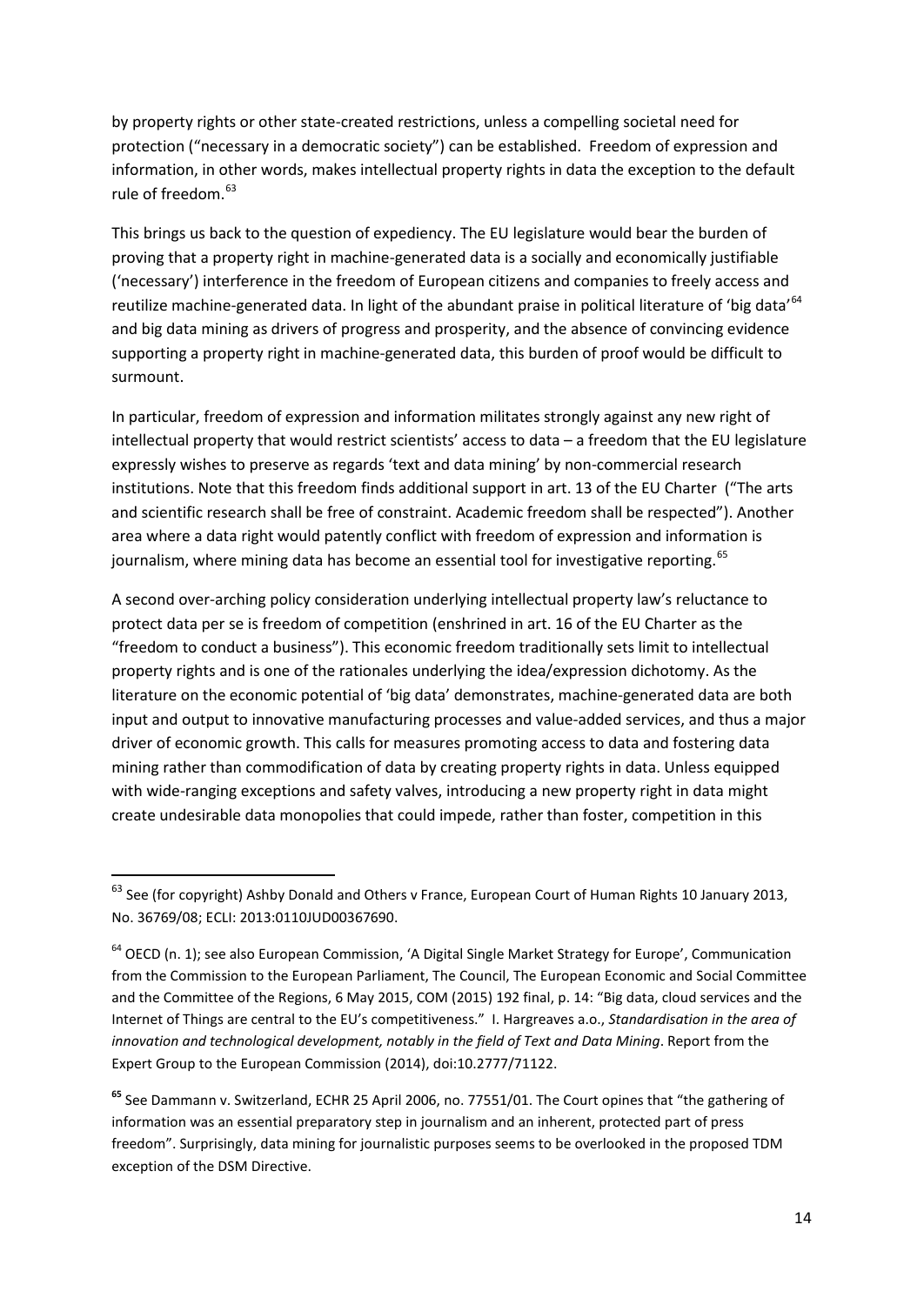rapidly evolving European 'data market' place'.<sup>[66](#page-15-0)</sup> At the global level, introducing data property rights in the EU might well lead to anti-competitive distortions as well, in cases where European data users are obliged to purchase licenses for usage of data freely available to their competitors in the United States.

Finally, a novel data right would also create new barriers to the freedom of services, one of the four freedoms of the EU Internal Market. In its Communication on 'Building A European Data Economy', the European Commission interprets this freedom, together with the freedom of establishment, as implying a "principle of free movement of data within the EU".<sup>[67](#page-15-1)</sup> It is hard to see how a novel property right in machine-generated data would square with this freedom.

#### **5. Conclusion**

This article makes the case against introducing a data property right. As we have seen, there are abundant reasons to reject this idea. A 'data producer's right' in machine-generated data would ride roughshod over the existing system of intellectual property. It would violate one of the IP system's main maxims that data per se are "free as the air for common use", and that only creative, innovative or other meritorious investment is protected. It would corrode IP's mechanism of incentives by creating an underlayer of rights that automatically protects all data produced with the aid of machines. This parallel layer of rights would, most likely, extensively overlap with other IP regimes, and thus create undue impediments for the exploitation of existing rights, such as copyright and database right, and endanger user freedoms guaranteed under these regimes. It would also give rise to gross legal uncertainty, since the 'velocity' of real-time data generation makes it difficult, or even impossible, to circumscribe its subject matter, scope of protection and ownership. More generally, a property right in machine-generated data would contravene freedom of expression and information, and pose new obstacles to freedom of competition, freedom of services and the 'free flow of data'.

The great promise of big data – for the economy, for science, for society at large – is that this resource may be freely exploited. Introducing a 'data right' preventing unauthorized access to big data would directly contradict this. Indeed, it is hard to understand how the proposed new right would square with the text and data mining proposed by the European legislature in the current EU copyright reform package.

If, as the European Commission rightly believes, "big data, cloud services and the Internet of Things are central to the EU's competitiveness"<sup>[68](#page-15-2)</sup>, one would have expected supporters of a novel data producer's right to present powerful and convincing arguments in support of this revolutionary proposition. So far, the case for a property right in machine-generated data has yet to be made. As Prof. Drexl and others have pointed out, the existing toolkit of trade secret protection, contract and technological protection measures offers data producers ample means of securing de jure or de facto exclusivity.<sup>[69](#page-15-3)</sup> Rather than wasting time and effort on inventing a data producer's right, the

<span id="page-15-0"></span><sup>&</sup>lt;sup>66</sup> Max Planck Institute for Innovation and Competition, 'Data Ownership and Access to Data', Position Statement of the Max Planck Institute for Innovation and Competition, Max Planck Institute for Innovation & Competition Research Paper No. 16-10 (2016), 2.<br>
<sup>67</sup> European Commission, 'Building A European Data Economy' (n. 4), 7.<br>
<sup>68</sup> DSM Strategy, p. 14.<br>
<sup>69</sup> Drexl (n. 13), 66.

<span id="page-15-2"></span><span id="page-15-1"></span>

<span id="page-15-3"></span>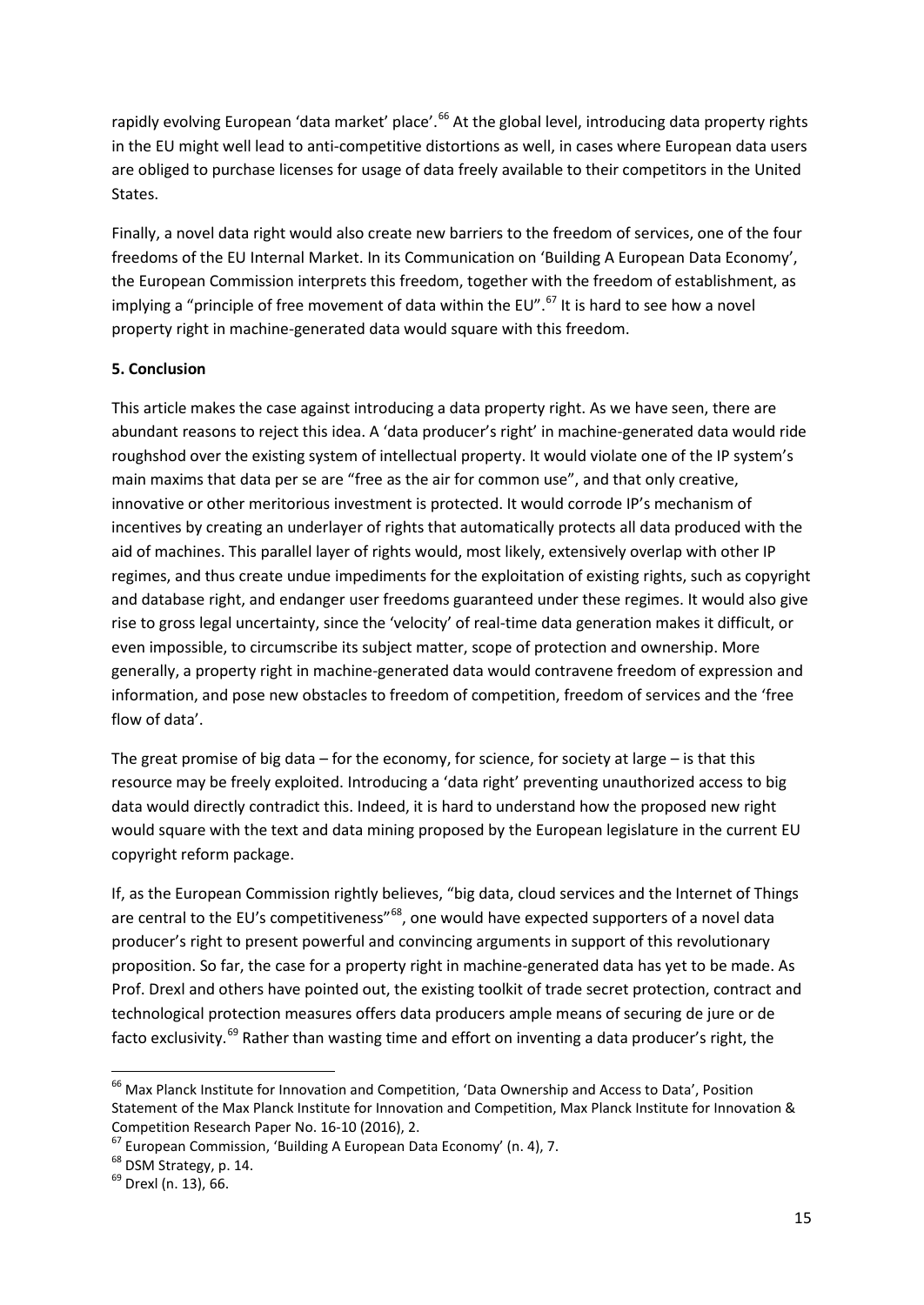focus of the European Commission's possible interventions should be on fostering access to big data.[70](#page-16-0)

Fortunately, the possible introduction of a 'data producer's right' is only one of several policy options currently being contemplated by the Commission in its 'European Data Economy' initiative. As this article has shown, there are innumerable reasons for the European Commission not to go down this road. If nothing else, Europe's experience with the sui generis database right should give reason for extreme caution. In 2005, less than ten years after it was introduced at EU level, the European Commission published its first review of the Database Directive, a remarkably self-critical assessment. According to the Commission, "[t]he economic impact of the "sui generis" right on database production is unproven. Introduced to stimulate the production of databases in Europe, the new instrument has had no proven impact on the production of databases".<sup>[71](#page-16-1)</sup> The Commission's report also suggests that the sui generis right has not helped the European industry to overcome its productivity gap vis-à-vis the United States.<sup>[72](#page-16-2)</sup> It points to several other deficiencies of the sui generis right, such as its uncertain contours, and its proximity to a property right in data that might negatively affect innovation and growth. The report juxtaposes the legal situation in the EU with that in the United States, where since the Supreme Court's landmark *Feist* decision<sup>[73](#page-16-3)</sup> no legal protection for 'sweat of the brow' based databases exists. Nevertheless, as the Commission wryly observes, "there has been a considerable growth in database production in the US, whereas, in the EU, the introduction of 'sui generis' protection appears to have had the opposite effect."<sup>[74](#page-16-4)</sup>

The 2005 evaluation report concludes by offering four possible ways forward: (1) repeal the whole Directive; (2) withdraw the sui generis right, (3) amend the sui generis to clarify its scope, and (4) maintain the status quo. Despite these harsh conclusions, the database right has yet to be amended or repealed. The problem is that removing (parts of) a directive is, politically and legislatively, even more complex than substantive harmonization. Repealing the database right would require a new directive not only rescinding major parts of the existing Directive, but also – absurdly – instructing Member States to *abolish* sui generis database protection. Unsurprisingly, the only option that has so far materialized from the Commission's assessment is no. 4: "do nothing".[75](#page-16-5)

The lessons of the EU's database experiment<sup>[76](#page-16-6)</sup> are not to be forgotten. Introducing a novel right of intellectual property should never be done in the spur of the moment. Any new right should be contemplated only after conducting thorough economic, evidence-based research that demonstrates a real need for the right and predicts its consequences for information markets and society at large. Assuming a convincing case in support of the right might indeed be made, this

<span id="page-16-0"></span><sup>&</sup>lt;sup>70</sup> See Drexl (n. 13), 41 ff; Max Planck Institute Position Statement (n. 66); see also European Commission, Staff Working Document (n. 4), 36 ff.

<span id="page-16-1"></span> $171$  European Commission, 'First evaluation of Directive 96/9/EC on the legal protection of databases', DG Internal Market and Services Working Paper, Brussels, 12 December 2005, p. 5.<br><sup>72</sup> European Commission, 'First evaluation of Directive 96/9/EC on the legal protection of databases', DG

<span id="page-16-2"></span>Internal Market and Services Working Paper, Brussels, 12 December 2005, p. 22-23.<br><sup>73</sup> Feist Publications, Inc., v. Rural Telephone Service Co., 499 U.S. 340 (1991).<br><sup>74</sup> European Commission, 'First evaluation of Directive

<span id="page-16-3"></span>

<span id="page-16-4"></span>Internal Market and Services Working Paper, Brussels, 12 December 2005, p. 24.<br><sup>75</sup> Note that the European Commission has launched a public consultation on a possible review of the Database

<span id="page-16-5"></span>Directive on 24 May 2017, see [https://ec.europa.eu/digital-single-market/en/news/commission-launches](https://ec.europa.eu/digital-single-market/en/news/commission-launches-public-consultation-database-directive)[public-consultation-database-directive.](https://ec.europa.eu/digital-single-market/en/news/commission-launches-public-consultation-database-directive)<br><sup>76</sup> S.M. Maurer, P.B. Hugenholtz & H.J.Onsrud, 'Europe's database experiment', 294 Science 789-790.

<span id="page-16-6"></span>